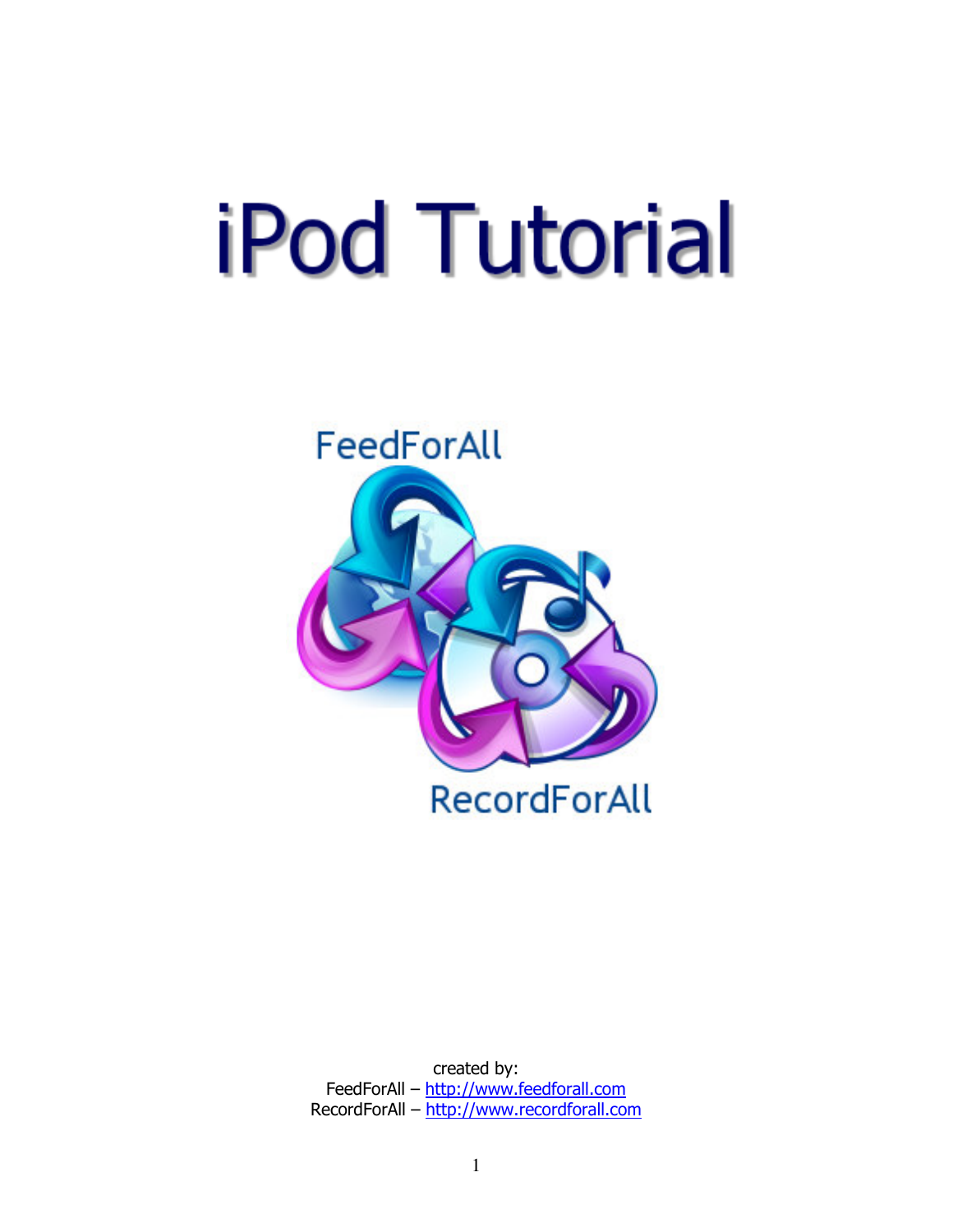

FeedForAll Feed Creation Software http://www.feedforall.com RecordForAll Audio Recording Software http://www.recordforall.com

# IPod Tutorial

You finally took the plunge and bought yourself an iPod, (or better yet, somebody bought one for you.) Are you wondering how on earth this tiny contraption can store so much music, so many podcasts, and still have room for thousands of photos? Wait a minute, what's a podcast? My iPod can hold photos? OK, let's slow down a bit. If you are new to the world of iPod and don't know where to begin, this tutorial should give you all the information you need to get started.

We'll start with a glossary of basic terms:

**iPod-** The original, and the largest member of the iPod family, at 2.4  $\times$  4.1  $\times$ .43 inches. It weighs between 4.8 and 5.5 ounces, depending on whether it holds 30 or 60 gigabytes(GB). Complete with a full color 2.5 inch screen, this deluxe model plays movies, TV programs, and music videos, all of which can be downloaded from the iTunes store. The 60 GB iPod stores up to 15,000 songs, 25,000 photos, or over 150 hours of video. It comes in black or white. It is also available in a special U2 Edition.

**iPod Nano-A** smaller unit than the original, at  $1.6 \times 3.5 \times .27$  inches. Apple compares it to the thickness of a pencil. It comes in a 1, 2, or 4 GB size. A full color screen helps you manage your music, but it doesn't play videos. The 4 GB model holds up to 1,000 Songs or 25,000 photos. It comes in black or white. Sorry, no U2 Edition Nano.

**iPod Shuffle-**The smallest, most economically-priced iPod. Dimensions are 3.3 x .98 x .33 inches, or about the size of a pack of gum. It comes in a 512 megabyte(MB) or 1 GB size. It doesn't have a screen, but a slider control on the back determines whether songs will be played either in a pre-determined order or played at random. (This *shuffle* feature is also available on the iPod and the iPod Nano). The 1 GB size holds up to 240 songs.





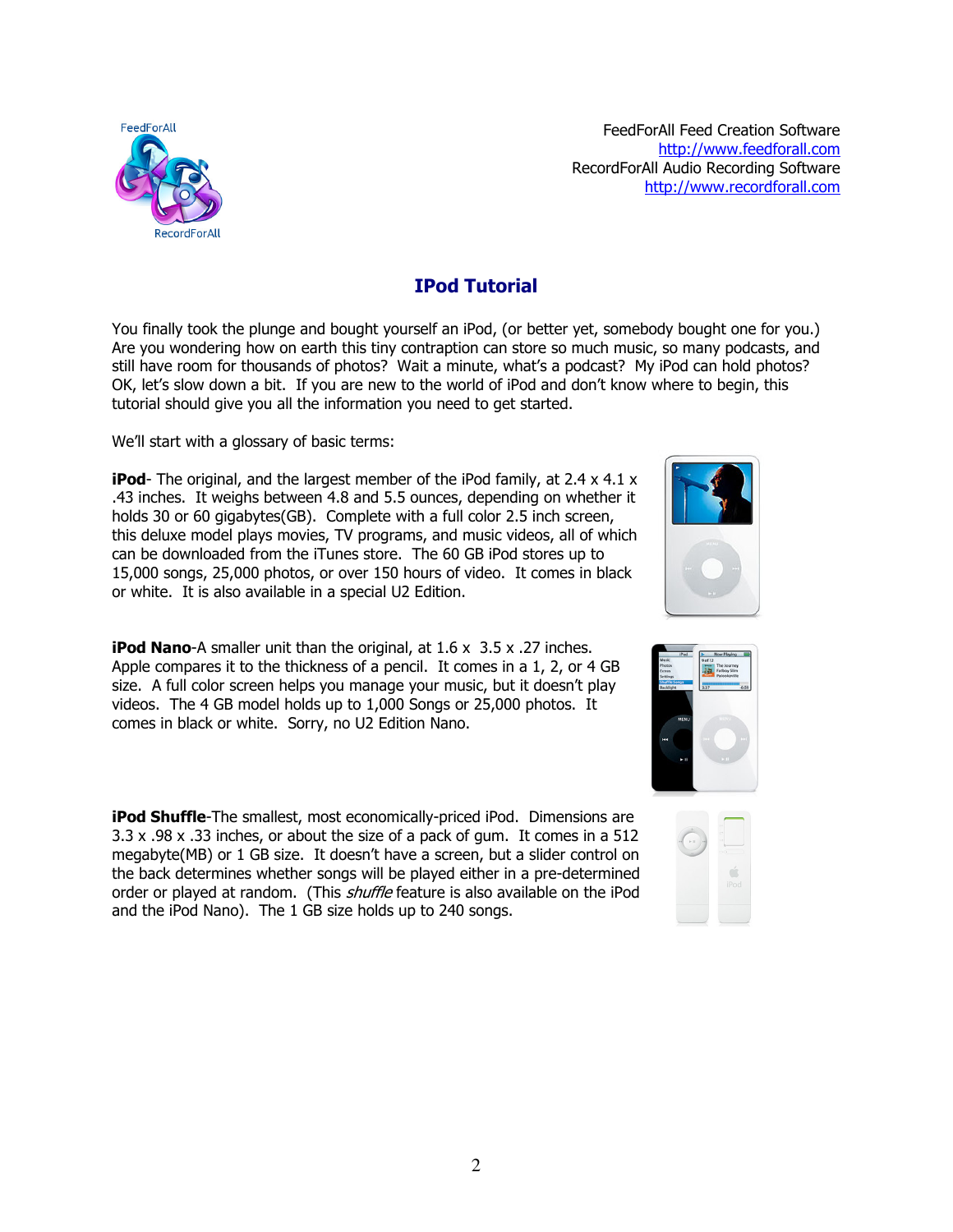

FeedForAll Feed Creation Software http://www.feedforall.com RecordForAll Audio Recording Software http://www.recordforall.com

**iTunes-**The music store created by Apple to sell MP3s, Audiobooks, Music Videos, and TV programs. Free podcasts are also available to search and download through iTunes. Music is available for purchase by the individual song or as the full album. Items purchased through iTunes are downloaded directly onto your computer in electronic form. Through iTunes, music and other media are downloaded onto your iPod.



MP3, WAV and WMA-These are file types for electronic media. While iPod is capable of running all three types, MP3 files are recommended as the most compact. (This means you can fit more songs on your iPod!) All songs downloaded from iTunes are in the MP3 format automatically.

Click Wheel-The controller on the iPod and iPod Nano, the click wheel functions like the controls on a CD player, with a previous and next button, as well as a play/pause button. Volume is controlled by rolling your finger over the click wheel right or left. The click wheel can also be used to browse through the various lists on your iPod. The white spot in the middle is the ON button for the iPod and iPod Nano. Since there is no screen, the iPod Shuffle does not have a click wheel.

USB Cable-This cable allows you to transfer media from your computer to your iPod. This connection charges the iPod battery. One end plugs into the USB port on your computer tower while the other end plugs into the bottom of your iPod. To disconnect the USB cord, press in the buttons on each side of the cable head.



**Dock Connector Port-**The rectangular hole in the bottom of your iPod where you connect your iPod to the USB cable.

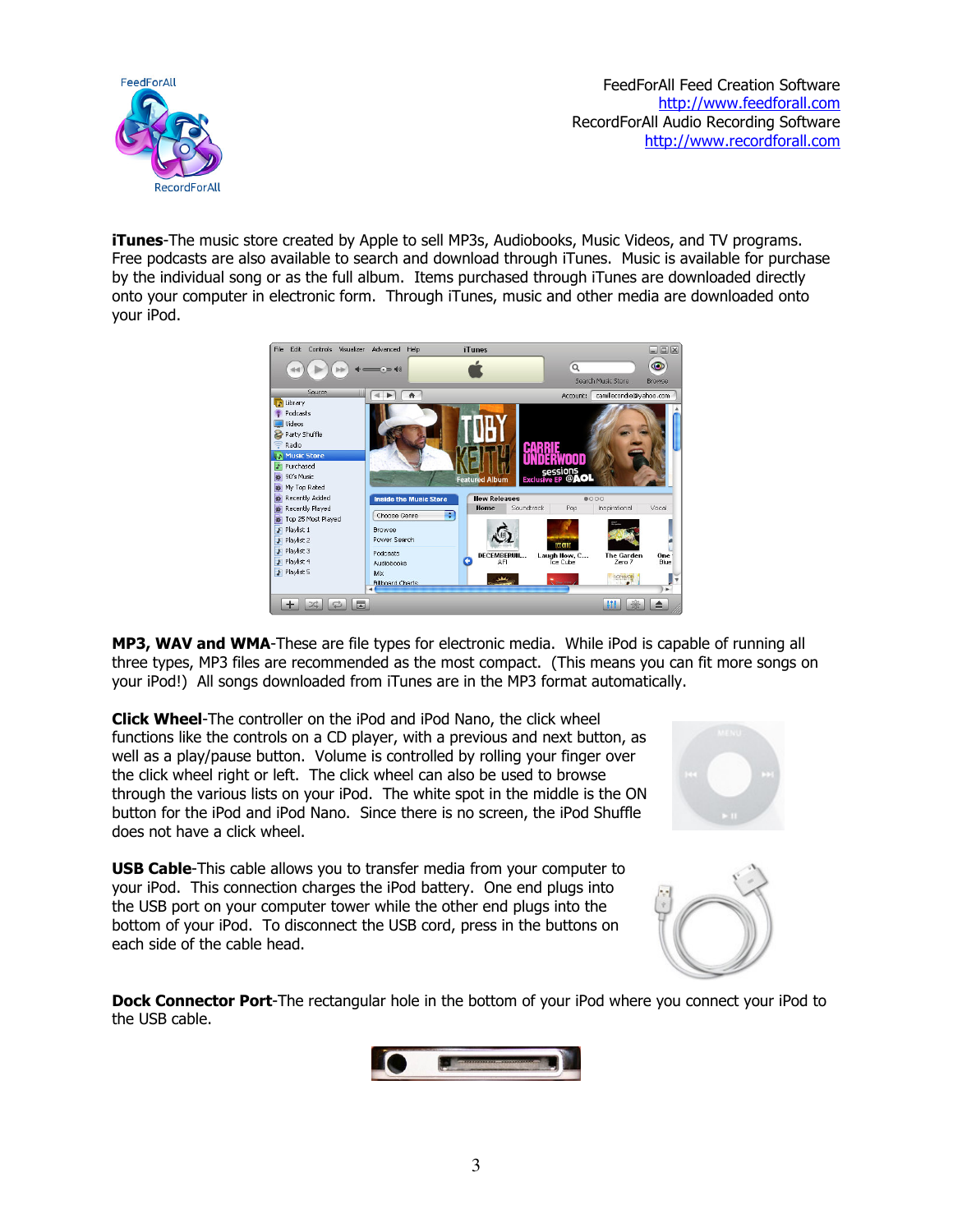

Headphones Port-Located on the bottom of the iPod next to the dock connector port, this is where you plug in your headphones.

Hold Switch-The button on the top of the iPod that allows you to lock the iPod controls so that you don't accidentally bump it and interrupt whatever you are listening to. It also

prevents the screen on the iPod and the iPod Nano from constantly lighting up if the scroll bar is touched, allowing you to save your battery charge.

**Dock Adapter-A** dock is a base to set your iPod in to recharge and sync. Apple sells a Universal Dock that fits the largest iPod. A dock adapter is necessary to accommodate the smaller units. Basically, the adapter is a small piece of plastic with holes that fit the Nano or Shuffle. While the Universal Dock with adapter is not necessary to use your iPod, it allows you to hook your iPod up to speakers, to the TV, or to use a remote control.

Sync-To connect your iPod with your computer to update new songs, videos, and information. iPod uses auto-sync, meaning that each time you connect your iPod to your computer everything that has been added since your last sync is updated to your iPod. It also works the other way. Any on-the-go playlists you have created on the iPod will also be updated to your computer.

Upload-To transfer a file from your computer to another electronic device such as an iPod.

**Download-To transfer a file from a remote computer or device to your computer.** 

**Rip-To take songs from a music CD and convert them into MP3 files.** 

Burn-To copy music from iTunes to a CD.

Playlists-A list of songs you create on your iPod and in iTunes, pulling from your library of purchased and ripped music. Using music playlists is the equivalent of using file folders for word-processed documents.

**Battery Life-**The amount of time the battery on your iPod will last between charges.

**Recharge**-To bring the battery back to maximum power by hooking your iPod up to your computer. The iPod and the iPod Nano have up to 14 hours of battery life before a recharge is needed. The Shuffle has up to 12 hours.

**Software Updates-**Apple issues regular updates for iPod and iTunes. These updates offer advice for improving functionality, correcting issues with previous software, or increasing battery efficiency. Check periodically to see if there are updates for the iPod you own. Updates can be found on the Apple support site, http://www.apple.com/ipod/download.

**Podcast-**A radio-type show that can be downloaded onto your iPod and played whenever it is convenient for you. Generally, you subscribe to a podcast series (usually free) and get a new podcast from the producer whenever one becomes available. Since they are rather simple to create and send over the internet, and require minimal software, the quantity of podcasts is quite large. You can download free podcasts through iTunes.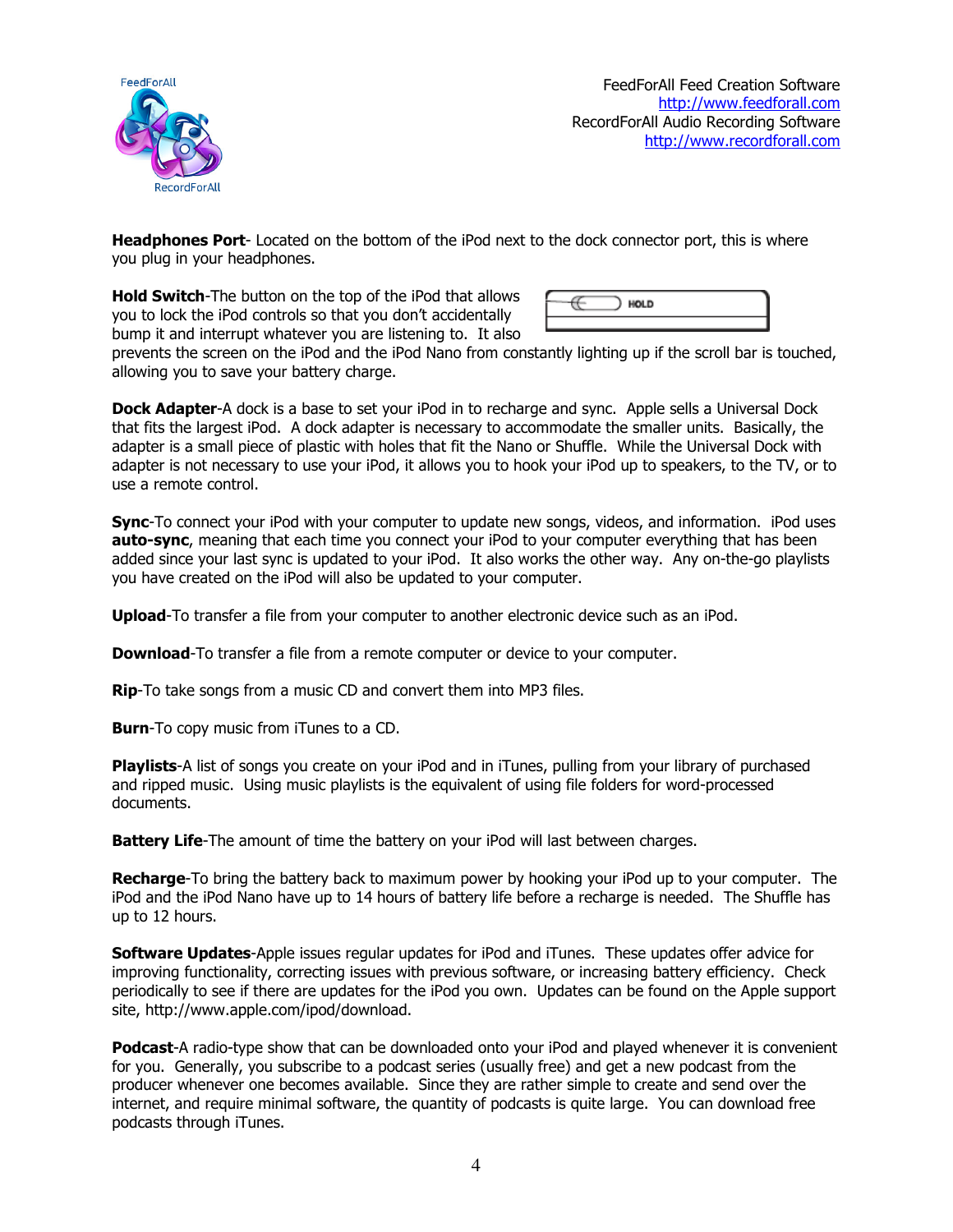

Audio Book-Similar to books-on-tape recordings, only in the context of an iPod the book is in an electronic file instead of a cassette or CD. This file can be downloaded to your iPod and listened to just like music or a podcast. The iPod Nano allows you to even place a "bookmark" in your book where you left off so you can start again in the same place when you turn on your iPod again.

**Apple Stickers-**Two white Apple logo stickers come with each iPod, for your sticking pleasure. Place them anywhere you feel an Apple sticker will enhance your happiness. Don't worry though, if you don't use them, your iPod will still work.

**iPod Nano Mirror-**I don't know if Apple intended this, but you can use the back of your iPod Nano as a mirror. Thanks, Apple, for thinking of those or us who want to look good while listening to our music.

\*Please Note: For the rest of this article, I will be examining an iPod Nano. Most of the information that applies to the Nano also applies to the standard iPod, or what I call the iPod Exp (short for expensive). Since I am examining the Nano, I won't cover playing videos. Maybe someday I'll be rich and be able to purchase an iPod Exp, then I'll give a tutorial on that.

Included with your iPod Nano-The unit comes in a sleek black box that includes earbud headphones, two sets of foam earbud covers, a USB 2.0 cable, a plastic dock adapter, a black felt case, a QuickStart guide, a software CD, and of course the iPod nano.

Taking it out of the box-Remember to take a moment and enjoy opening the box. Note the smart packaging, the smooth, clean lines and the nifty way the Nano is nestled in the cardboard. Before you start banging the box against your desk to try and remove the Nano, observe the small, clear plastic tab that allows you to easily pull it out of the box. If you don't mind the words "Don't Steal Music" in four languages across your screen, you could always keep the plastic cellophane on the nano to use as a protective cover…the click wheel works just fine through the plastic.

**Installing the Software-**The first step to getting your iPod up and running is installing the iTunes software (included) on your computer. Be sure to do this before connecting your iPod. After closing all other applications, insert the CD into the CD drive and follow the instructions given on your screen. Apple has set defaults to simplify the installation, just fill out the necessary information (only those fields with an \* by them are required) and hit "next" at the bottom of each screen. You can also install iTunes without the CD by going to www.itunes.com and click on download for the most recent version of iTunes.

Setting Up your iPod-Once you have installed the software and restarted your computer, the next step is to connect your iPod. Connect the USB cord to the bottom of your iPod. On the USB cord, the side with the icon faces up. The other end of the cord attaches to one of the USB ports on your computer. If you are unsure of what that is, just find an "outlet" on the back of your computer where the thing fits and you'll be on the right track.

Once you have connected, you will be asked on your screen to register the item. After doing this, hit finish to automatically start the sync process and update any songs you may already have on iTunes to your iPod. If your iTunes music library is empty, see Buying Music from iTunes or Uploading Music from CD's to iTunes.

You must set up the date, time, contacts, calendar, notes, screen lock and settings on your iPod. (See below.) The stopwatch and games work automatically and do not require any set up.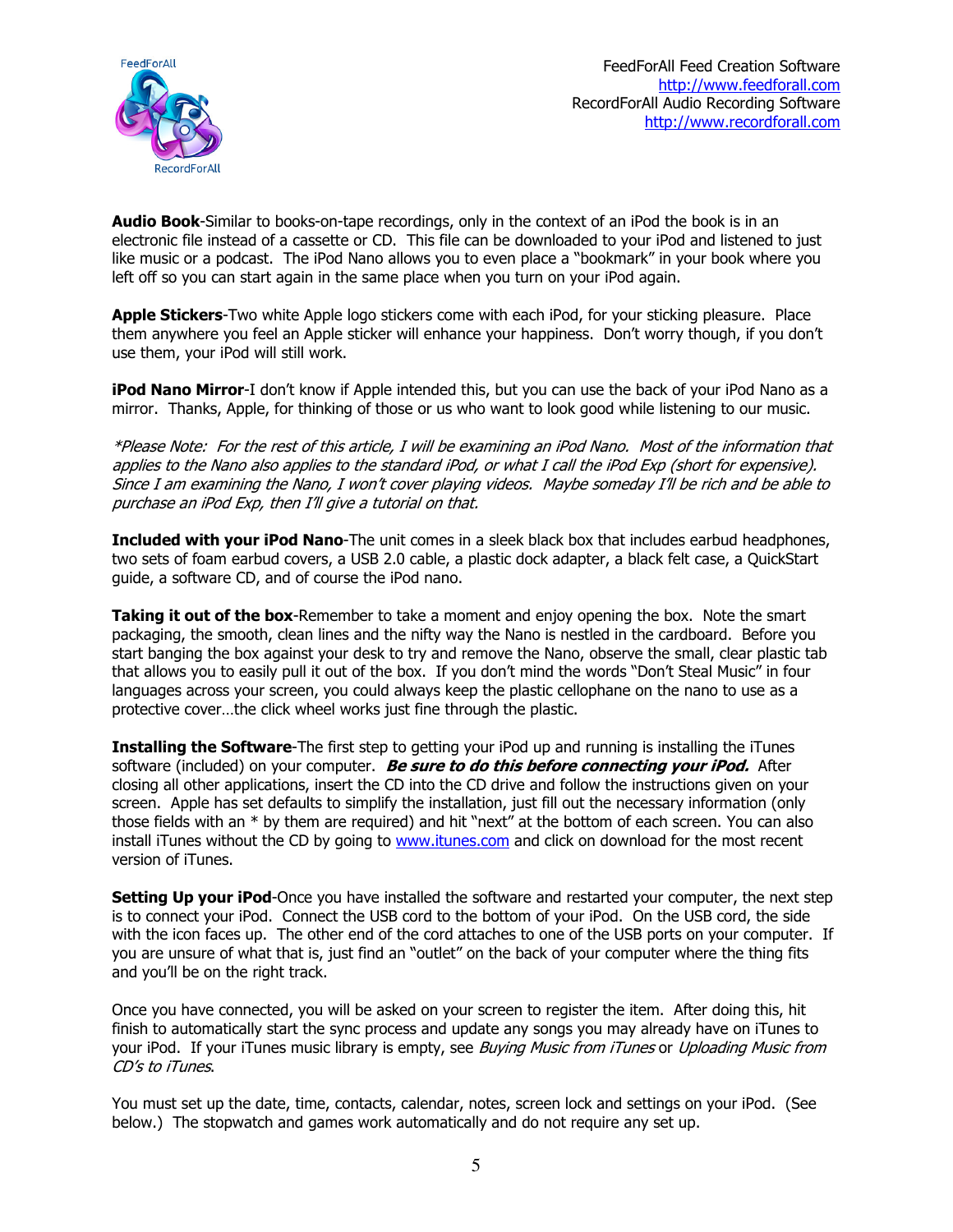

What Do These "Buttons" Do?-Maneuvering around your iPod can be a daunting task for new users. If you are like me, you will try to use the click wheel as a back button. That doesn't work. To go back, you need to push the menu button. So how do you use the rest of the buttons?

- White center button Acts as the ON button as well as the select or enter button when your iPod is already on. Press this button after you have scrolled down to something that you want to select. It is similar to clicking on something with your mouse. This button also moves you forward through the setup screens
- . Play/Pause button Plays and pauses media. There is no stop button on your iPod, so use this button to stop a feature. This button also acts as the OFF button when you hold it down for a few seconds.
- Menu button Acts as the back button on your iPod. If you want to return to a previous menu, the menu button will take you back through the previous screens. To return to the main menu, continue pressing the menu button until you can't go back any further.
- Next/Previous buttons Used to go forward or back to the next feature on the playlist. If you hold them down, they fast-forward or reverse through whatever you are listening to.
- Click Wheel Sliding your finger right or left across the round of your click wheel scrolls through menus and controls the volume when something is playing. It is functions in setting up the time, date, and screen lock, as well as moving you from day to day on the calendar.

### Setting Up the Basics on Your iPod- Date, Time, Contacts, Calendar, Notes, Screen Lock and Settings

# Setting the date and time

From the main menu, scroll your finger on the click wheel to Settings. Press the white button in the middle of the click wheel; this will take you to the Settings screen. Scroll down to *Date & Time* and press the white button again. First set your time zone, which should already be highlighted. Press the white button and then scroll through the list to find your time zone. Once you choose your time zone, it will automatically reutrn to the previous menu. Now scroll down and choose Set Date & Time. This will bring you to the Date & Time screen. To change the time, press the white center button until the blue indicator is on the number you want to change. Using the click wheel, scroll right or left to increase of decrease the number. When you are finished with one section, press the white button to go on to the next item. When everything is correct, press the menu button to leave this screen.

Do you want your time displayed in 12 hour or 24 hour time (military time)? Pressing the white button while on the Time display will change this.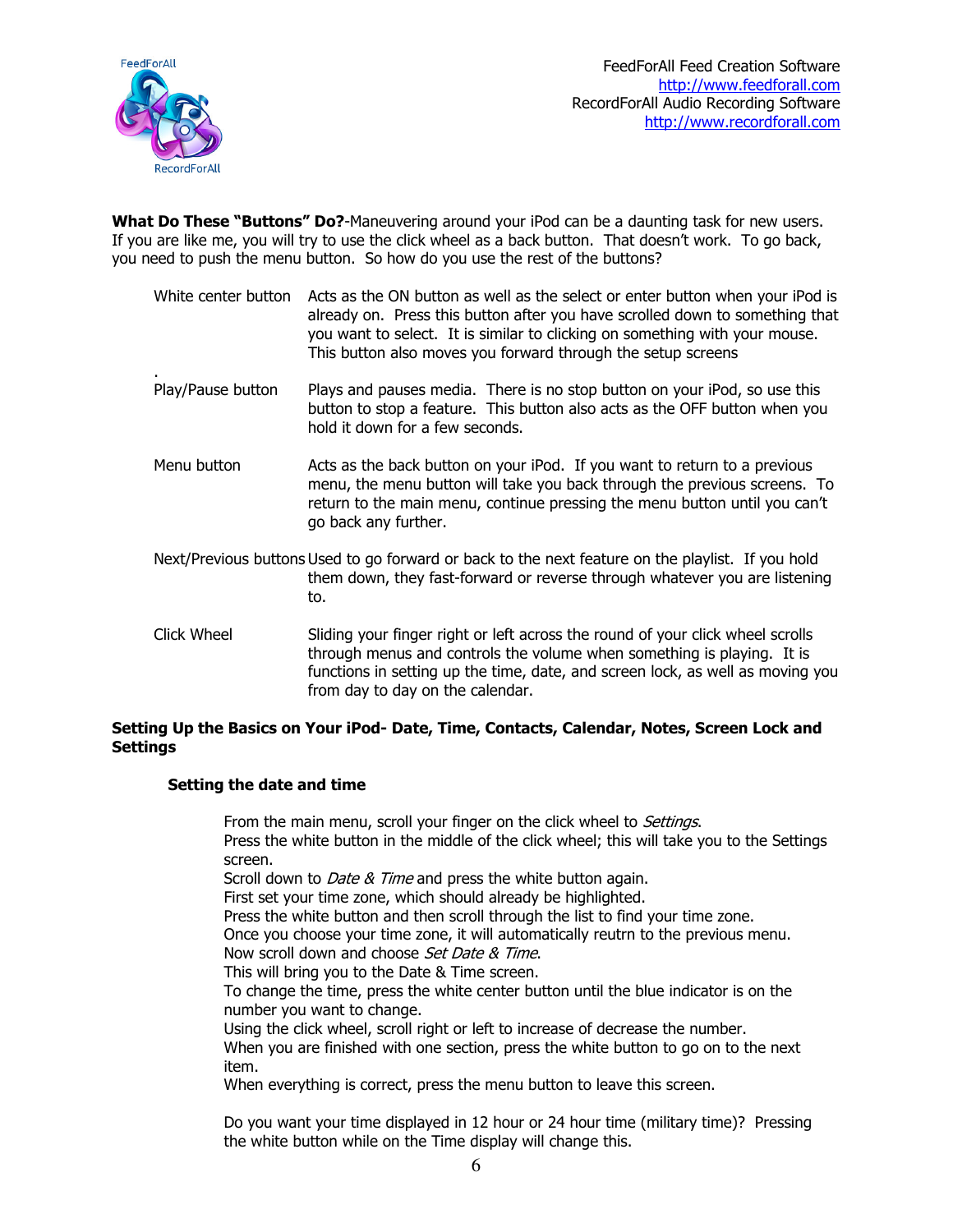

Do you want the time to be in the title of your iPod (up where it now says Date & Time)? If so, scroll to the Time in Title option and press the white button until it says On.

You have esuccessfully set up the date and time. Click the menu button twice to go back to the main menu. For more information on using the time feature on your iPod, including how to set alarms and world clocks, see Setting Alarms, World Clocks and Using the Sleep Function.

### Viewing and updating the calendar

Choose Extras from the main menu, then scroll down and choose Calendar. The All option will display the calendar of the current month. To go to the next month, press the » button. To go back, press the  $\blacksquare$  button. To go to a certain calendar day, scroll to that day and then press the white button. You cannot add items to your calendar directly on your iPod; instead update your calendar on your PC and then sync it with your iPod. See Updating the Calendar, Notes and Contacts on your iPod for more details.

### Viewing and updating notes

Choose *Extras* from the main menu, then scroll down and choose Notes. Scroll down to the note that you want to view and press the white button. If you haven't added notes to your iPod yet, you will see the instructions note. For details on how to add notes to your iPod see Updating the Calendar, Notes and Contacts on your iPod.

### Viewing and updating contacts

Choose *Extras* from the main menu, then scroll down and choose *Contacts*. Scroll down to the contact that you want to view and press the white button.

Unless you have added contacts to your iPod already, you should only see the instructions option and the sample contact.

For details on how to add notes to your iPod see Updating the Calendar, Notes and Contacts on your iPod.

### Updating and using the Screen Lock

The screen lock feature allows you to lock your iPod so that others cannot access it. Choose Extras from the main menu, then scroll down and choose Screen Lock. If this is the first time using the screen lock you will first need to set combination. Select this option by pressing the white button.

This screen looks like a combination lock and asks you to choose the combination. Scroll right or left on the click wheel to increase or decrease the numbers then click the white button to move to the next field.

Once you have updated all the fields with numbers, press the white button again to leave the screen.

Now the option Turn Screen Lock On should show up on the screen. Select this option and then choose Lock from the next screen. The lock will be displayed whenever you pull up the screen. You will need to enter the code to open it.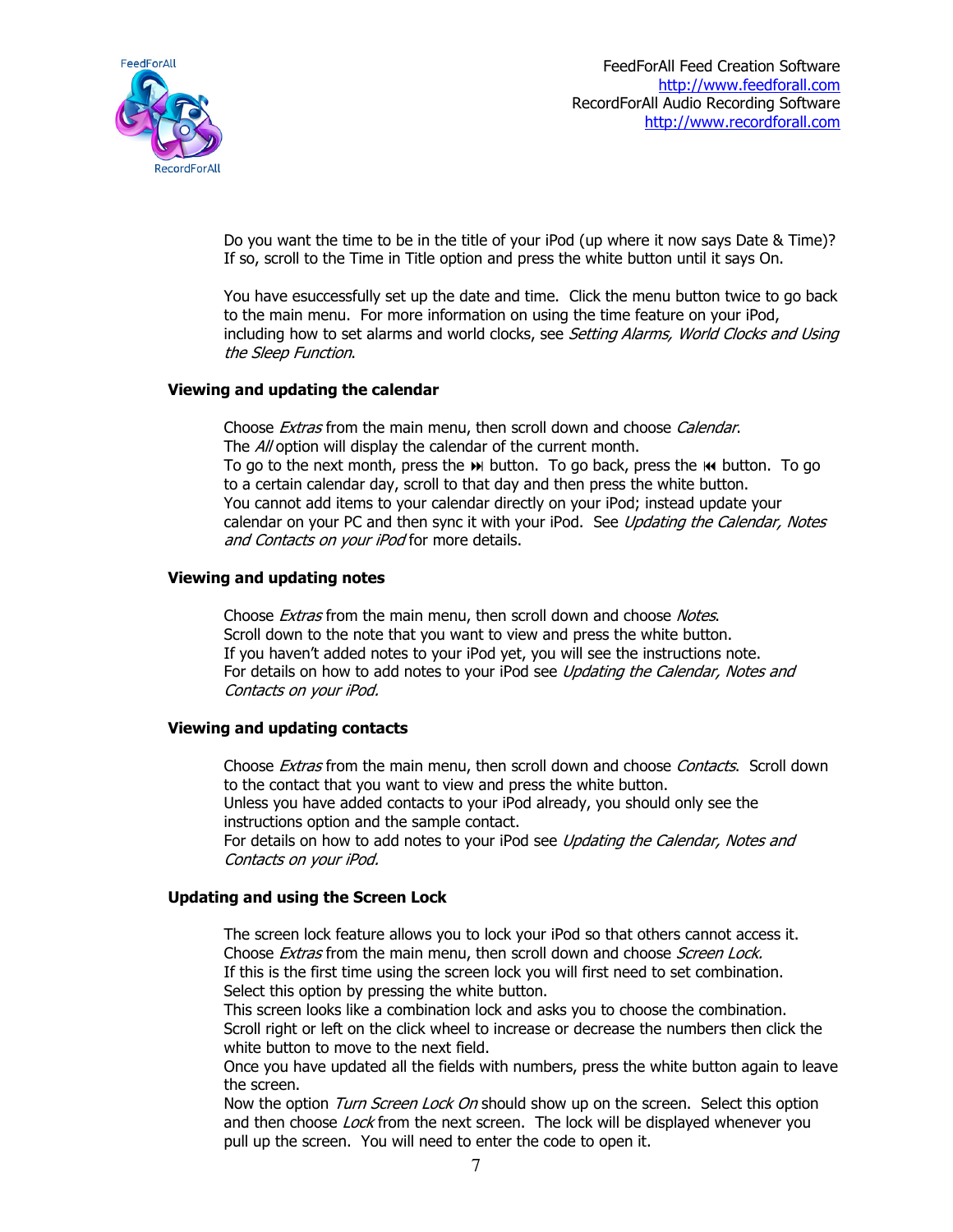

Repeat the steps each next time you want to activate the lock. You don't have to choose a new code each time. If you enter the wrong code, the numbers will flash and you can try again. If you totally forget your code, connect to your computer to unlock your iPod.

### Using Your Stopwatch

The stopwatch is a useful feature, especially if you use your iPod while exercising.

Go to the *Extras* menu and scroll down to *Stopwatch*.

Click on *Timer*; this will bring the stopwatch screen up.

The larger top set of numbers on the stopwatch shows the total time of the session.

The smaller second set of numbers shows the current lap time. This way you can time each lap while keeping the total time.

Use the Play/pause button to start, pause, and resume timing.

The button on the right keeps lap times if time is running, but clears the time if it has been paused.

To start the total time and the current lap, scroll to the *Start* button and press the white center button to start timing.

If at this point you scroll over to the lap button, the current lap time will be recorded in the sessions log, and a new lap time will start. The total time appear to have stopped timing momentarily, but after 5 seconds it will pick up again.

Select Pause to stop both timers. Select Resume to restart them.

Select the *Done* button to end the session. Final times will be recorded automatically in the session log.

To reset the display, return to the stopwatch by choosing *Timer* from the menu and then pressing the *Clear* button.

To listen to music while using the stopwatch use the play  $\blacktriangleright$ , next  $\blacktriangleright$  and previous  $\blacklozenge$  buttons. These icons will also be displayed in the top left corner of your iPod screen while using the stopwatch.

You may use the menu button and the click wheel to visit other screens while using the stopwatch and it will continue to mark time.

The stopwatch will automatically stop for three reasons: the time counter reaches 24 hours, the iPod goes into hibernation (this only happens after your iPod hasn't been used for 14 hours), or you connect your iPod to a computer. Turning your iPod off or putting it to *sleep* by pressing the  $play/{pause}$   $\rightarrow$   $\parallel$  will not stop the stopwatch.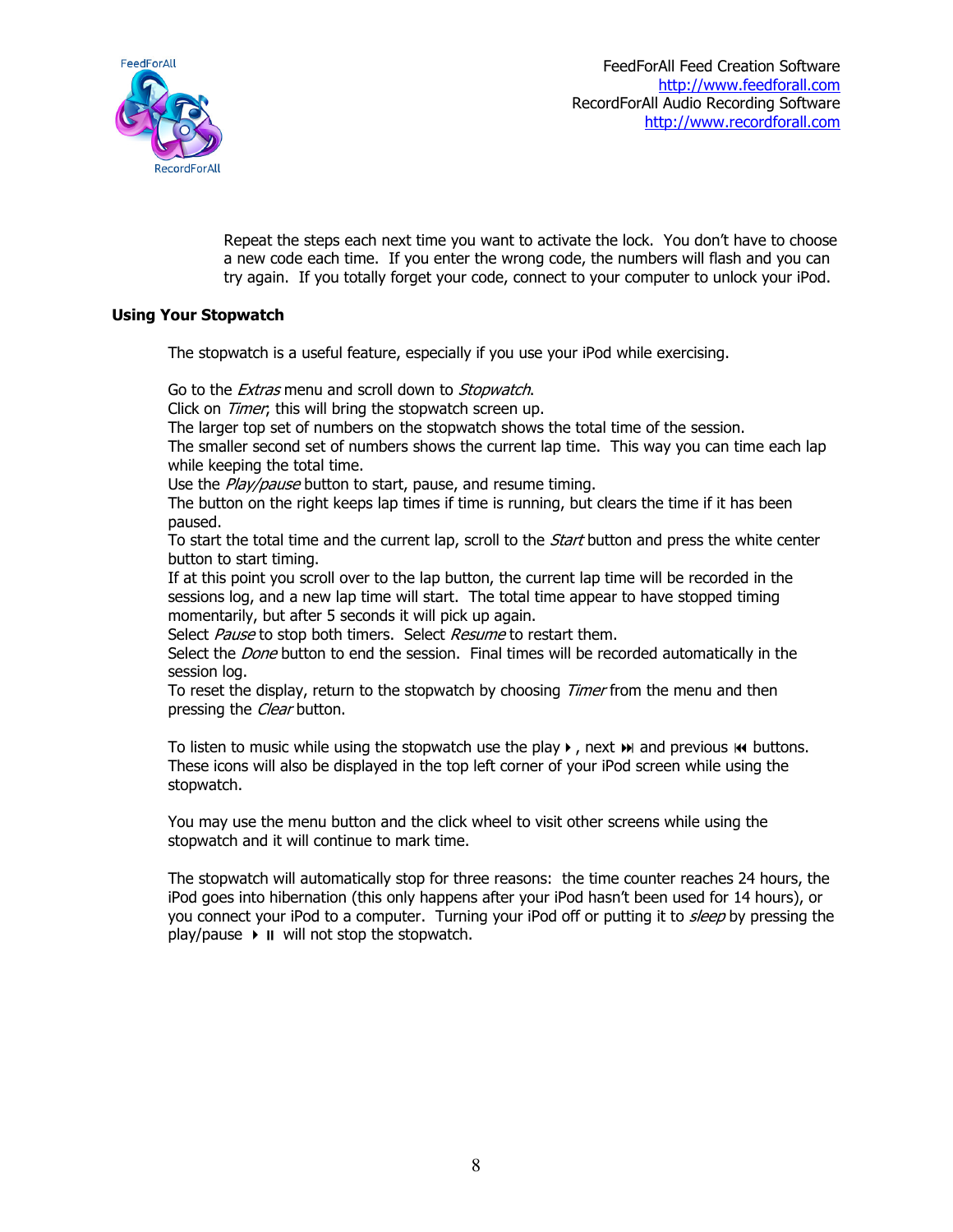

### Stopwatch Sessions and Session Logs

Each time you select *Done* on the stopwatch, it saves and closes the current session. It is saved in a session log. iPod can store up to five session logs, deleting the oldest session when the sixth session is added.

All session logs include:

 Date of the session Time of day the session was run Total time of the session Shortest and longest lap times Average of all laps A list of each individual lap time (up to a maximum of 200 laps for iPod 1.1 software and later)

To view a session log, select the session from the *Stopwatch* menu. Scroll down to see the whole session (the individual laps are at the bottom of the screen). To delete a session, press the white center button while viewing a session and then press Delete.

### Alarms on Your iPod

Alarms are useful to remind you when you need to do something or to let you know your 30 minutes of exercise is finished. The alarm can be heard whether or not you have your earphones on; however, it isn't very loud and it beeps only once. You may set multiple alarms since each clock has its own alarm.

### To set your alarm:

From the main menu select Extras Select Clock and highlight a clock on the list Select Alarm Clock Press the white center button while Alarm is highlighted to turn the alarm on The screen should say Alarm On Press the white center button while the *Time* option is highlighted to set the alarm Using the click wheel and the white center button, adjust the time Select *Sound* from the alarm menu and choose either *Beep* or one of your playlists. Note that alarms set with music can only be heard through the earphones. Unless you deactivate the alarm, it will continue to sound at the same time each day.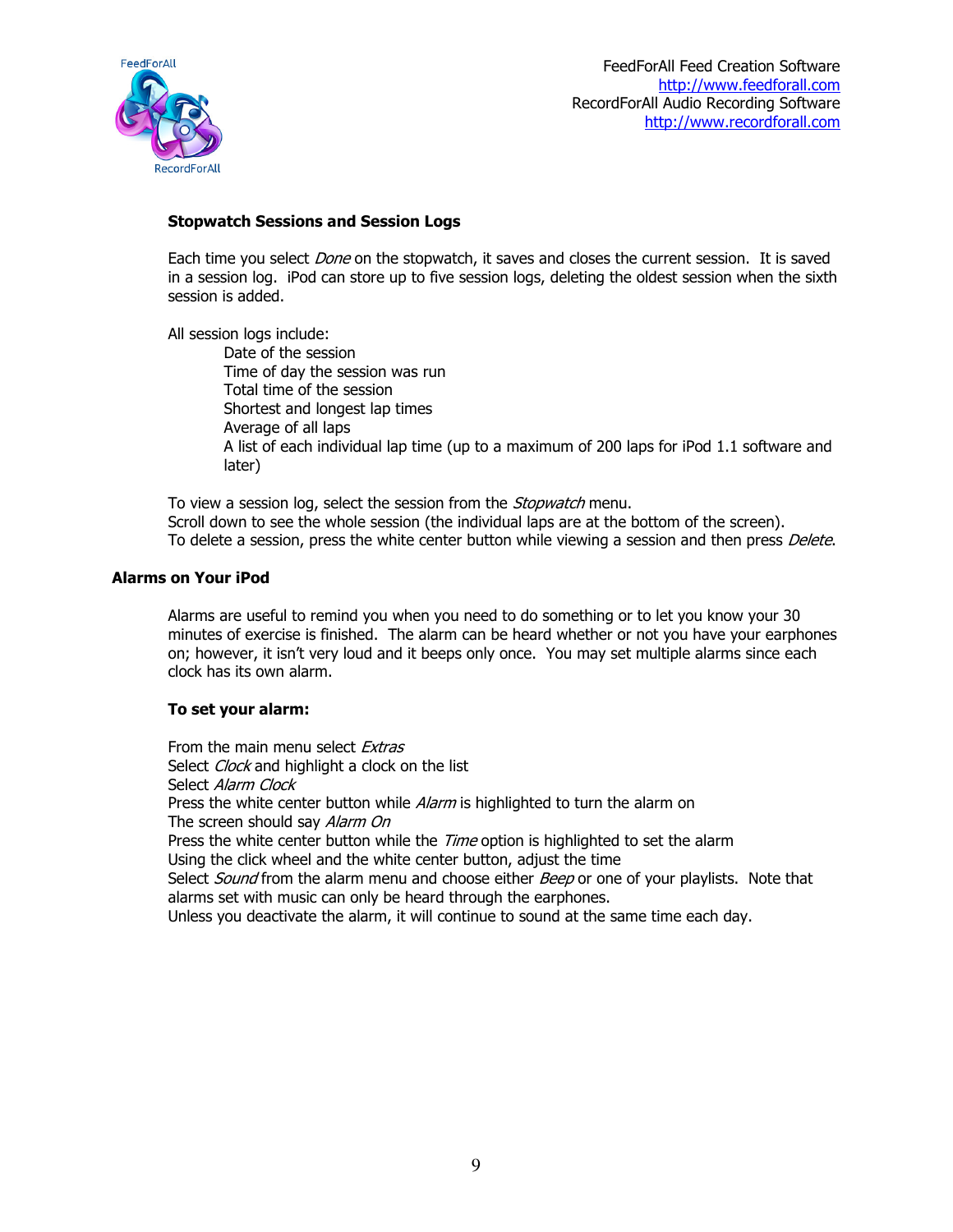

# Setting the Sleep Timer:

If you like falling asleep to music, you may want to use sleep timer. This function allows you to play music for a period of time. The Nano will turn off automatically when the time interval has passed.

Select *Extras* from the main menu Select Clock and highlight one of the clocks Select Sleep Timer Use the click wheel to scroll over the time intervals. There are 15, 30, 60, 90 and 120 minute intervals. Press the white center button to select an interval. The timer will immediately begin counting down The iPod will continue to function normally and will turn itself off at the end of the interval

### Adding Clocks on iPod Nano or Fifth Generation iPods:

For newer iPods, you have the option of setting multiple clocks. You can set clocks for different times around the world or set several clocks for your current location so that you can then set several alarms.

Select *Extras* from the main menu Select Clock Scroll to new clock and press the white center button Choose an area of the world and press the white center button again Select the city; iPod automatically adjusts the time for that city

# Increasing the Life of your Battery:

The battery life of an iPod varies from unit to unit. The iPod Nano has up to 14 hours of music playtime and up to 4 hours of photo slideshow with music viewing time when fully charged. There are ways, however, to increase your battery life from charge to charge.

- 1. Keep your iPod updated with the latest version of iPod software.
- 2. Switch the unit to *Hold* whenever you are not using your iPod. To do this move the Hold switch to the *Hold* position. This prevents the unit from waking up from sleep or playing songs if buttons are pressed accidentally. You can still listen to music; the hold setting just prevents the screen from lighting up every time you touch anything.
- 3. Keep your iPod at room temperature. Avoid extremes in temperatures. Do not leave it in a vehicle or exposed to direct sunlight.
- 4. Charge your iPod as soon as the battery runs down, even if it won't be used right away.
- 5. Press the play/pause button to pause playing when you are not listening.
- 6. Turn off backlighting if you don't need to use it. Select *Settings, Backlight Timer,* and *Off*<br>7. Avoid changing songs by pressing the forward or previous button.
- Avoid changing songs by pressing the forward or previous button.
- 8. Use compressed song formats such as MP3 or AAC instead of AIFF formats.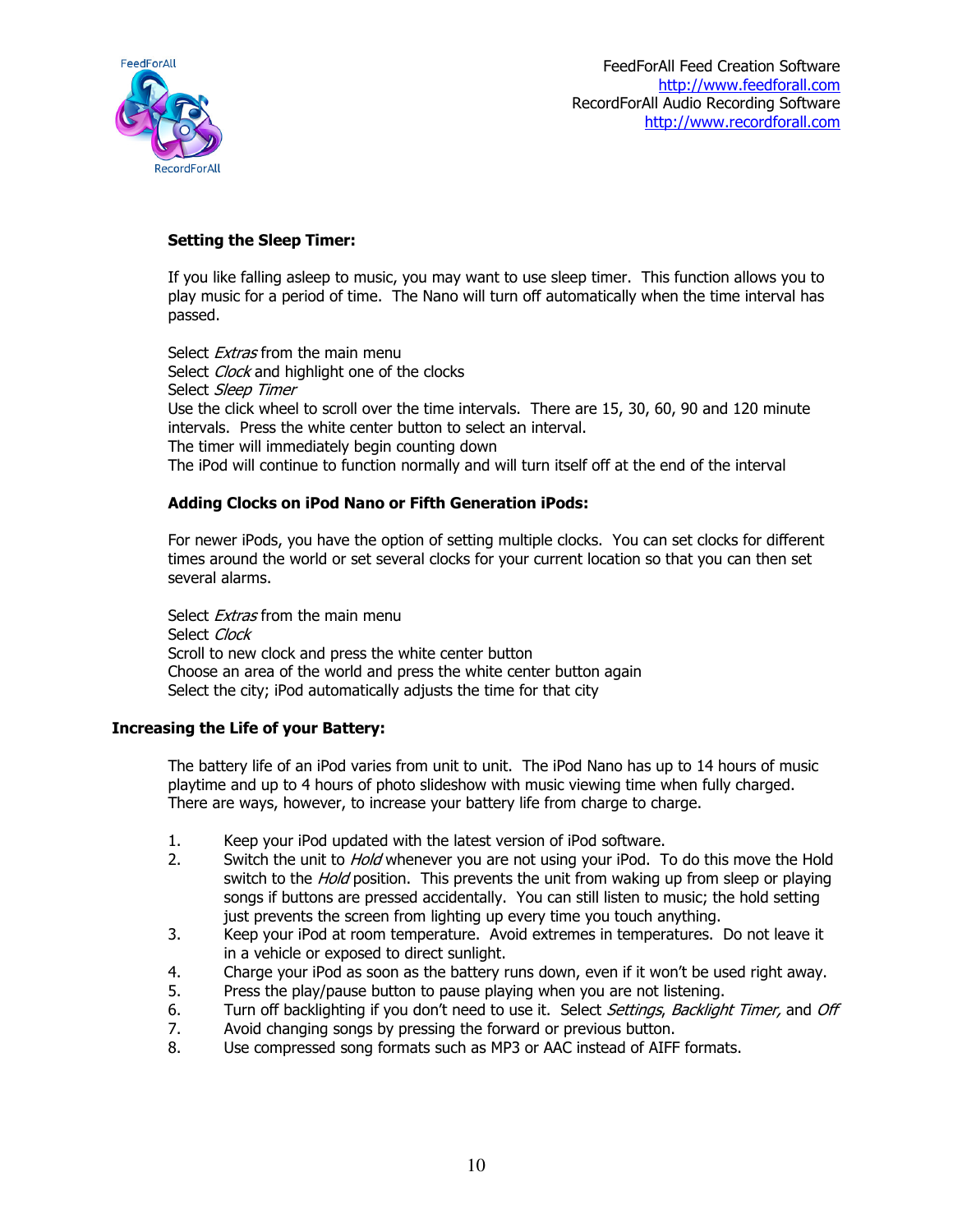

## Using Your iPod to Play Music

### Putting Music on Your iPod

Music can be added to your iTunes library in two ways:

- 1. Uploading CD's that you currently have in your music collection. (See Uploading Music from CD's to iTunes for more details on how to do this.)
- 2. Buying songs from iTunes. (See Buying Music from iTunes for more details on how to do this.)
- 3. If you have already downloaded music on your computer using a program other than iTunes, it must be unprotected to import. One way around this is to burn these songs onto a CD and then rip them back onto your computer using iTunes. (See Buying Music from other Music Stores for more details on this.)

### Uploading Music from CD's to iTunes

Insert the CD into the CD drive on your computer.

Wait a few seconds for iTunes to recognize it. The title will appear with a small CD icon next to it in the Source menu.



Click on the CD name to bring you up a list of all the songs on the CD.

Uncheck the boxes in front of the songs you don't want to upload. (The boxes will automatically be checked.)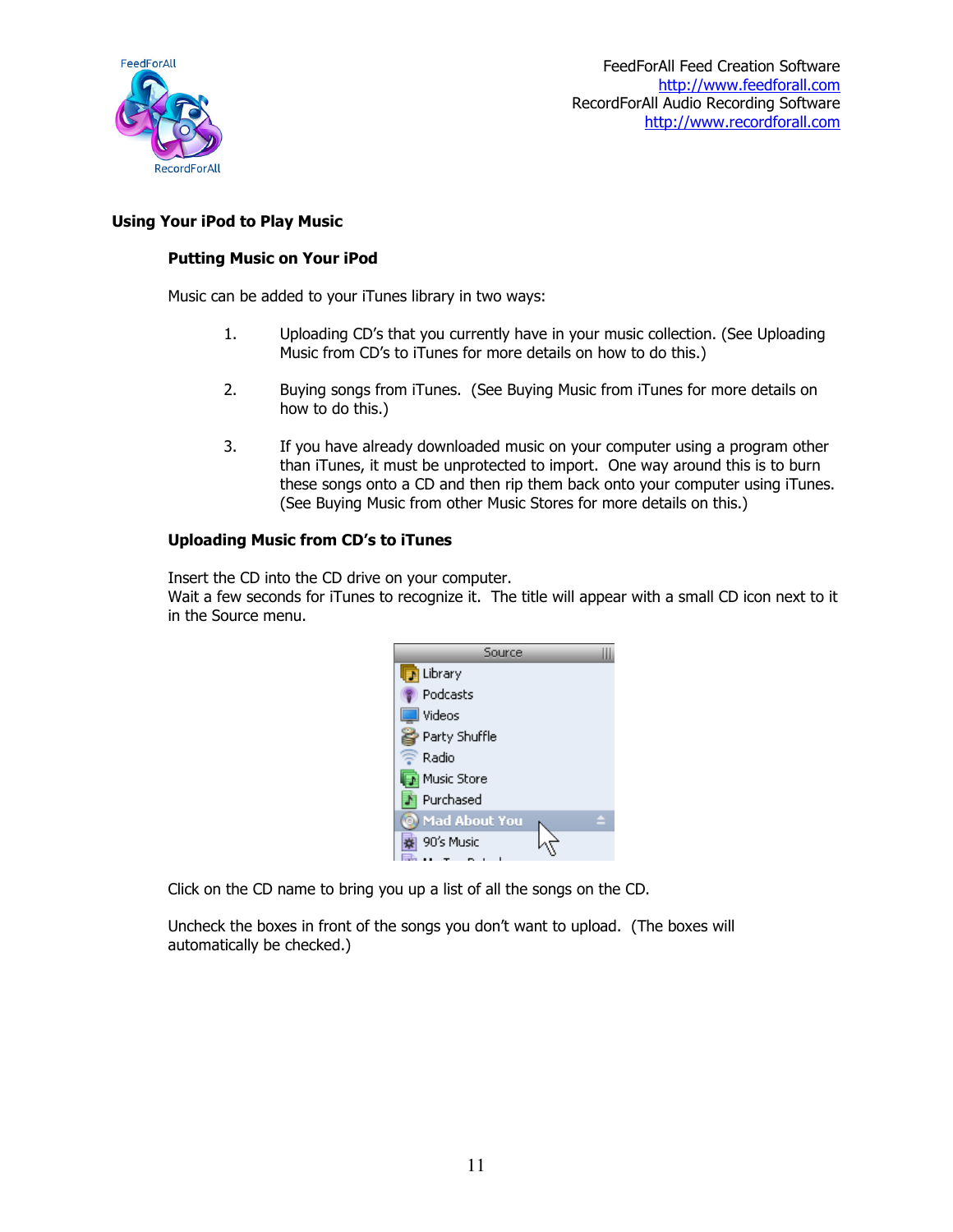

|    | Name                                     |   | Tin   |
|----|------------------------------------------|---|-------|
| 1  | ■ Final Frontier                         |   | $1$ : |
| 2  | M Who I Am                               |   | $4$ : |
| 3  | "NO PRESSURE"                            | o | 0:2   |
| 4  | स्र <sub>ा</sub> से Been Lonely Too Long | n | 2:0   |
| 5  | M At Last!                               | o | 3:0   |
| 6  | THAT'S MARRIAGE?"                        | o | 0:0   |
| 7  | ■ Ice Cream                              | o | 2:3   |
| 8  | ■ I Love The Way You Love Me             | m | 3:0   |
| 9  | Nobody Knows Me<br>н                     | o | 3:0   |
| 10 | ⊟ Sneaky Feelings                        |   | 2:0   |

You are ready to import your CD. Click the *Import CD* button in the top right hand corner of iTunes.



An orange icon will appear next to the song that is currently being uploaded.

|   | Name                        | Time $\frac{1}{2}$  |   |
|---|-----------------------------|---------------------|---|
|   | 1 <b>C</b> Final Frontier   | 1:10                | L |
|   | Not who I Am                | $4:19$ F            |   |
|   | "NO PRESSURE"               | $0:25$   $\uparrow$ |   |
| 4 | ■ I've Been Lonely Too Long | 2:06                |   |
| 5 | M At Last!                  | 3:00                | E |

Once uploaded, all music will be added automatically to your music library and will load to your iPod the next time you plug it in.

# Purchasing Media from iTunes

iTunes has expanded with the popularity of iPod. In less than two years iTunes has sold 200 million songs. iTunes also offers iPod listeners free access to podcasts and, more recently, to television programs. In order to use your iPod you must download the latest version of iTunes.

To purchase items on iTunes, you must set up an account and give iTunes your credit card information.

Search for music using the Search or Browse functions under the categories of music.

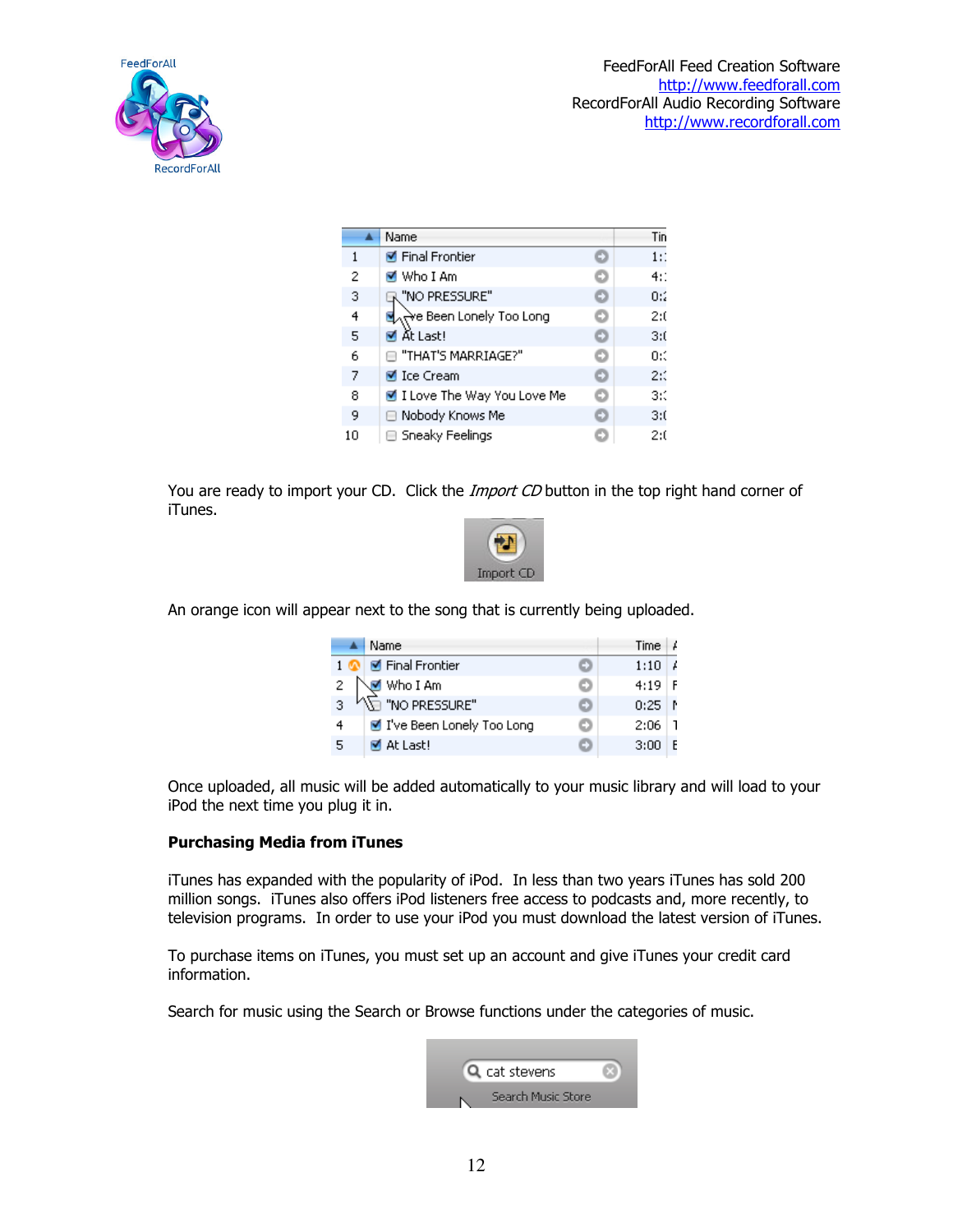

Press continue.

Once you have located a song that you would like to purchase, click the Buy Song button next to it.

| Name                                        | Artist      | Album                           | Price                          |
|---------------------------------------------|-------------|---------------------------------|--------------------------------|
| <b>Changes</b>                              | Santana     | Zebop!                          | \$0.99<br><b>BUY SONG</b>      |
| Morning Has Broken C                        | Cat Stevens | Wild World / Morning Has Broken | <b>BUY SONG</b><br>\$0.99      |
| Wild World                                  | Cat Stevens | Wild World / Morning Has Broken | \$0.99<br><b>BUY SONG</b>      |
| Wild World (Album iii) Karrin Allyson       |             | Wild for You                    | \$0.99<br>BUY SO $\rightarrow$ |
| Star of County Do is Catrin Finch, Julia is |             | Unexpected Songs (With Bonu     | \$0.99<br><b>BUY SONG</b>      |

This will open a dialog box that allows you to Create New Account.

| FiTunes                                           |                                                                                                                                                                                                                                        |
|---------------------------------------------------|----------------------------------------------------------------------------------------------------------------------------------------------------------------------------------------------------------------------------------------|
|                                                   | Sign In to download music from the iTunes Music Store<br>To create an Apple Account, click Create New Account.<br>Create New Account                                                                                                   |
| $\bullet$ $\bullet$                               | If you have an Apple Account (from the Apple Store or .Mac, for example), enter your<br>Apple ID and password. Otherwise, if you are an AOL member, enter your AOL screen<br>name and password.<br>Apple ID:<br>Example: steve@mac.com |
| $\overline{\mathbf{A}}$ $\mathbf{A}$ $\mathbf{A}$ | Password:<br>Forgot Password?<br>Remember password for purchasing                                                                                                                                                                      |
|                                                   | Cancel<br>Buv                                                                                                                                                                                                                          |

Read through the Terms of Service and press Agree if you agree to them.



Enter the necessary information on the next screen. If you don't want to receive emails from iTunes, uncheck the boxes toward the bottom of the screen.

I would like to receive the following via email:

New releases and additions to the iTunes Music Store.



| Cancel | Continue $\sim$ |
|--------|-----------------|
|        |                 |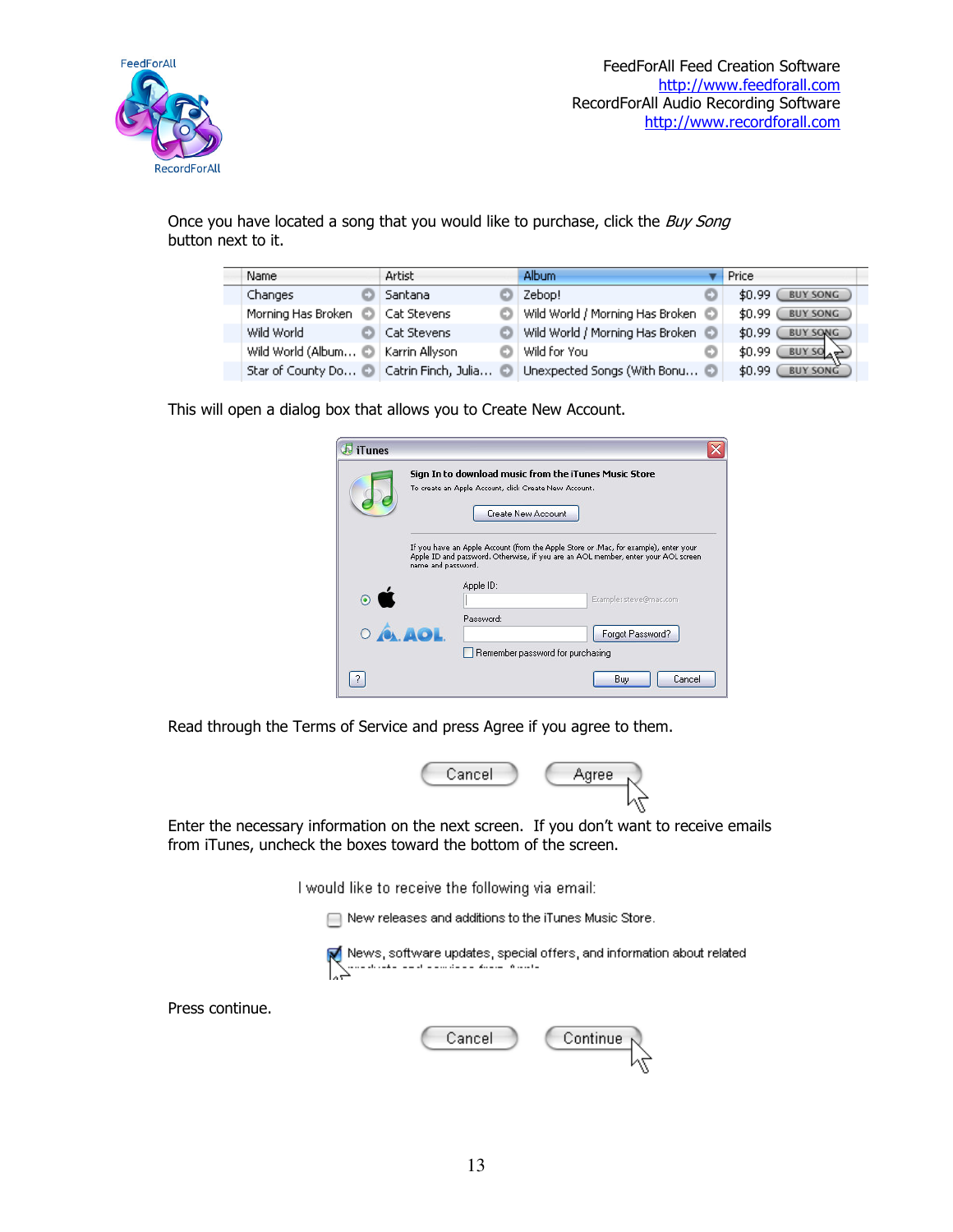

FeedForAll Feed Creation Software http://www.feedforall.com RecordForAll Audio Recording Software http://www.recordforall.com

 $$0.12$ 

 $$2.11$ 

Tax:

Order Total:

Enter your credit card information and billing address (the one you have your credit card billed to).

Hit *Done* and you are all ready to go.



Each time you press Buy Song from now on, iTunes will automatically bill your credit card. Orders are processed on a daily basis, so if you purchase six songs in one day, that will show up as one charge for \$5.94. You will also receive an email from iTunes that includes all the purchases you made that day.



Each time you purchase a new song, a dialog box will appear asking you if you're sure you want to buy and purchase the song. While this box may seem like a hassle each time, it has saved me a few stray purchases when I pressed the wrong BUY SONG button, so think twice about checking the "Don't ask me about buying Songs again" box.

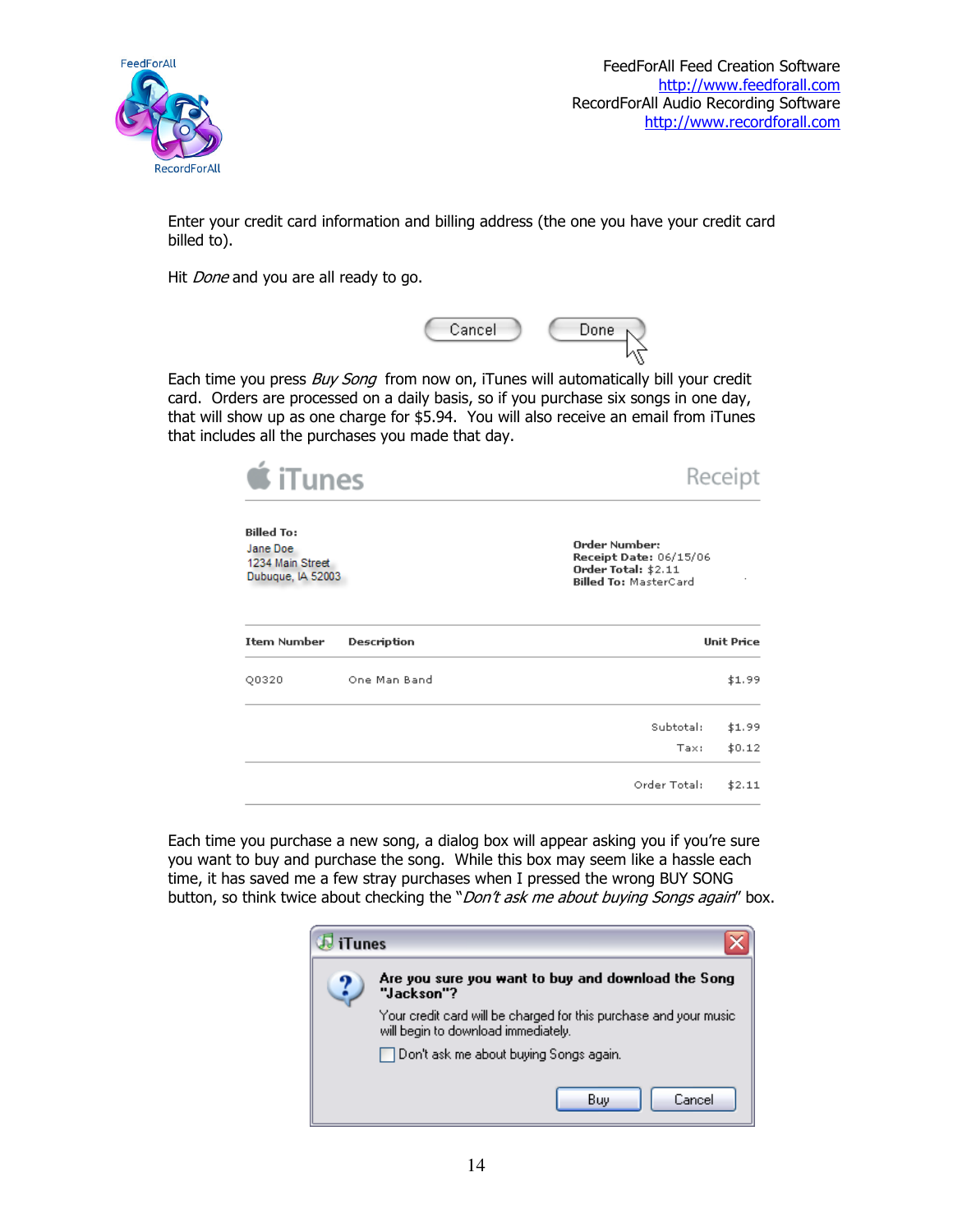

Once the songs are on iTunes they will automatically load on your unit the next time you plug it in. To have more control over what loads to your iPod, see Updating Your iPod Manually.

### To listen to your music:

Select Music from the main menu You can categorize your music by playlist, artist, album, song, podcast, genres, or composers. (To prolong the life of your battery use playlists. This helps to avoid skipping songs and overusing the backlight to choose songs.) Chose a song and press the white center button. The title will appear on your screen Press the play/pause button (Remember to plug in your earphones) To adjust the volume, move your finger across the click wheel while the song is playing To pause or stop music, press the play/pause button Turn the iPod off by holding down the play/pause button

### Updating Your iPod Manually

If you have an extensive iTunes library or your family shares an iTunes account, you may want to update your iPod manually.

### Connect your iPod to the computer.

Select the *Edit* menu and choose Preferences. (Pressing the Ctrl key at the same time as the comma key on your keyboard will automatically pull up the preference menu.) Scroll to the iPod tab and then the Music tab. You can disable automatic updates in two ways. The first is easier, but gives you less control.

Choose Automatically update selected playlists only and then check the playlists you want updated each time from the menu.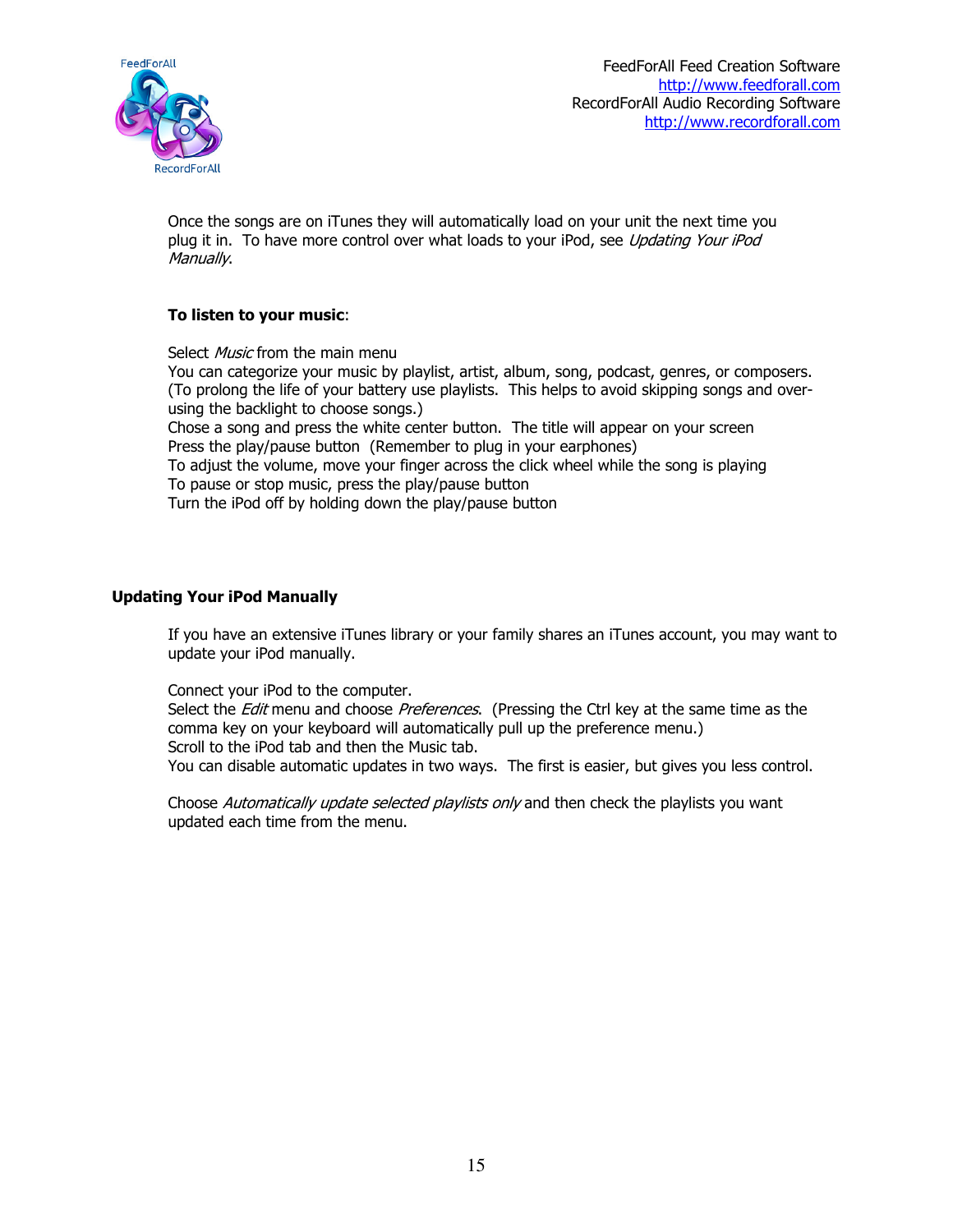

| <b>iTunes</b> |          |                            |                                |                                               |              |       |          |
|---------------|----------|----------------------------|--------------------------------|-----------------------------------------------|--------------|-------|----------|
| General       | iPod     |                            | Podcasts                       | Playback                                      | Sharing      | Store | Advanced |
|               |          |                            |                                |                                               | Brent's iPod |       |          |
| Music         | Podcasts |                            | <b>Photos</b>                  | <b>Contacts</b>                               | Calendars    |       |          |
|               |          |                            |                                | Automatically update all songs and playlists  |              |       |          |
|               |          |                            |                                | Automatically update selected playlists only: |              |       |          |
|               |          | Purchased<br>[90´s Music ] |                                |                                               |              |       |          |
|               |          |                            | My Top Rated<br>Recently Added |                                               |              |       | $\equiv$ |
|               |          |                            | Recently Played                |                                               |              |       |          |

By choosing this setting, only those playlists which you have selected will be automatically updated on your iPod. If you add a playlist that you want to have automatically updated, check that playlist in preferences.

The second way to disable automatic updates is to Manually manage songs and playlists.



The following pop-up box will appear on your screen:



To manually eject your iPod, select Eject from the menu.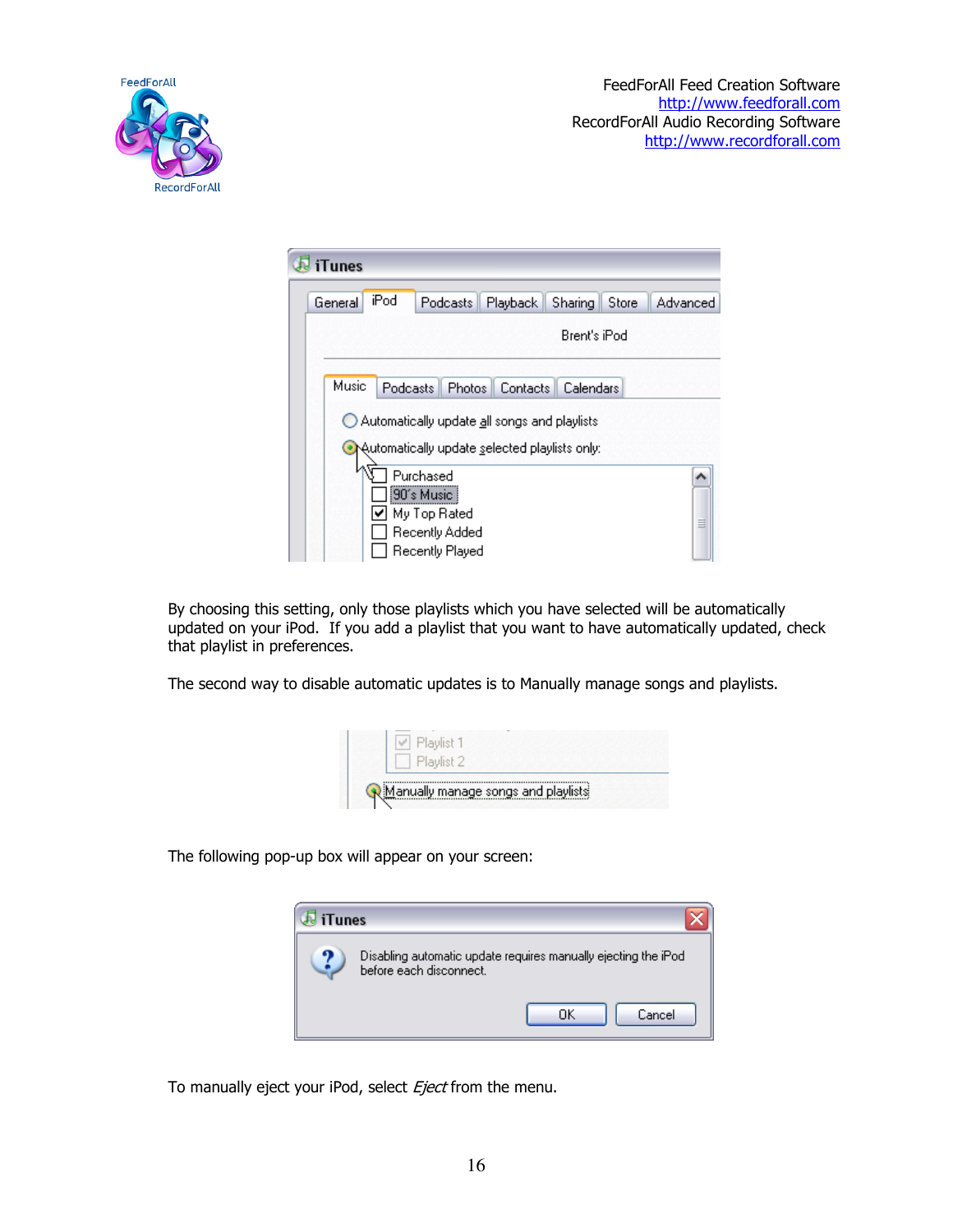

| Purchased           |                |  |
|---------------------|----------------|--|
| <b>Brent's</b>      | Open           |  |
| 90's Mu<br>My Top   | Eject          |  |
| Recentl             | iPod Options   |  |
| Recentl<br>Ton $25$ | Reset Warnings |  |

To update your iPod manually, you must scroll through and choose each individual song you want to have added to your iPod.

\*\*\*If you choose this setting and someone else uses iTunes on your computer, make sure to set it back to manual before connecting your iPod or all updates will be overridden.\*\*\*

### To add songs manually to your iPod:

Hook up your iPod to your computer

The iPod icon will appear under the Source section of iTunes

Highlight the Library folder at the top of your Source list and select the songs you want to add to your iPod

While holding down your left mouse button, drag the song over the top of your iPod icon Drop the song by letting go of your mouse button.



You can drag several songs at once by holding down your Ctrl key while choosing songs (this allows you to highlight several songs at once).

Click anywhere in the highlighted area and drag the songs over to your iPod.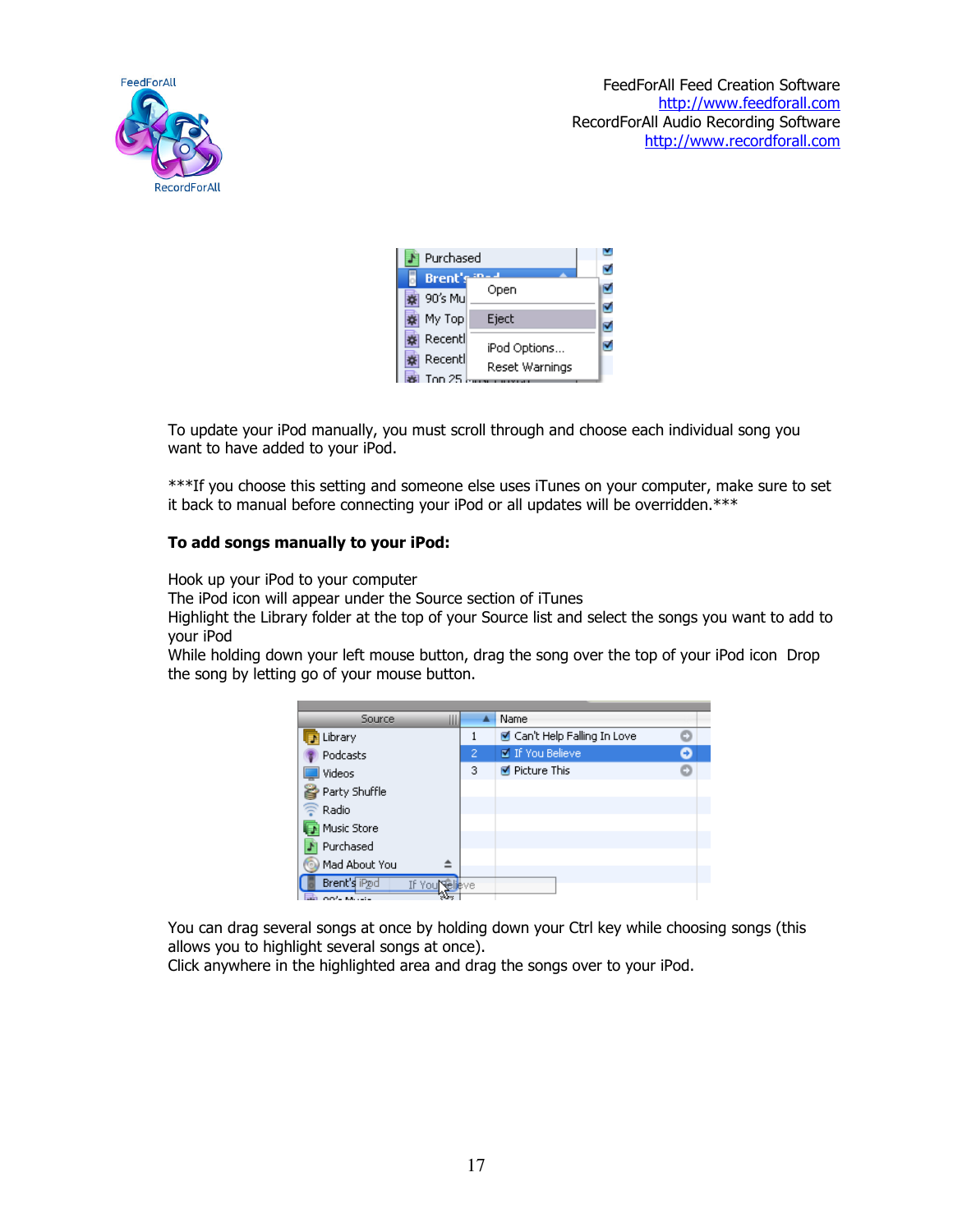

| Controls<br>File<br>Edit                                            | Visualizer Advanced               | <b>Help</b><br>$= 40$               |   |
|---------------------------------------------------------------------|-----------------------------------|-------------------------------------|---|
| Source                                                              | Δ<br>Ш                            | Name                                |   |
| Library                                                             | 1                                 | $\blacksquare$ Track 03             | O |
| Podcasts                                                            | 2                                 | ■ Track 04                          | Ō |
| Videos                                                              | 3                                 | Z O Mio Babbino Caro                | ٥ |
| Party Shuffle                                                       | Track 08<br>4                     | Track 02                            | O |
| Radio                                                               | 5                                 | Mistle Down the Wind                | ٥ |
| З<br>Music Store                                                    | O Mio Babbino Caro rack 01        |                                     | 0 |
| Purchase $\sharp_{\infty}$                                          |                                   | Messun Dorma                        | ٥ |
| Mad About You                                                       |                                   | Whistle Down the WiPOn the F String | O |
| Brent's iPod <sub>7</sub>                                           | Track <sup>o</sup> 1<br>$\bullet$ | Z Act II: No One Is Alone           | ٥ |
|                                                                     | Nessun Doxma                      | Pie Jesu                            | O |
| 90's Music<br>$\frac{d^2\mathbf{r}}{d^2\mathbf{r}}$<br>My Top Rated | 11<br>Act II: No One Is Alone     | ■ Track 05                          | o |

To add several songs in a row to your iPod, use the Shift key. Click on the first song in the list and scroll down to the bottom of the list

While holding down the shift key, click the last song you want added. This will highlight all the songs in between as well.

Click anywhere in the highlighted area and drag it to your iPod.

| Controls<br>File<br>Edit | Visualizer Advanced |              | Help                                        |        |
|--------------------------|---------------------|--------------|---------------------------------------------|--------|
|                          |                     |              | 10                                          |        |
| Source                   | Ш                   |              | Name                                        |        |
| Library                  |                     |              | Track 03                                    | ₩      |
| Podcasts                 |                     | 2            | Track 04                                    |        |
| Videos                   |                     | Track 03     | M. O Mio Babbino Caro                       | Θ      |
| Party Shuffle            | $\overline{2}$      | Track 04     | <b>Ø</b> Track 02                           | ο      |
| Radio                    | 3                   |              | Whistle Down the Wind<br>O Mio Babbino Caro | Θ      |
| Music Store              | 4                   | Track 02     |                                             | ο      |
| Purchased                | 5                   |              | Dorma<br>Whistle Down the Wind              | ٥      |
| Mad About You            | 6                   | $r$ Track 01 | e F String                                  | Θ      |
| Brent's iPod             | 7                   |              | Z Act II: No One Is Alone<br>Alessun Dorma  | Ο      |
| 90's Music               | 8                   |              | Air On the F String                         | Ο<br>Ο |
| My Top Rated<br>葫        | 9                   |              | Act II: No One Is Alone                     |        |
| Recently Added<br>奖      | 10                  | Pie Jesu     |                                             |        |
| Recently Played.         |                     | Thack 05     |                                             |        |

### Creating and Using Playlists

A playlist is similar to folder. It allows you to group together types of music, mixes, or any combination of songs. Let's say you have a certain mix of music you like when you exercise. You can create a playlist called *Exercise* and add songs that get you moving.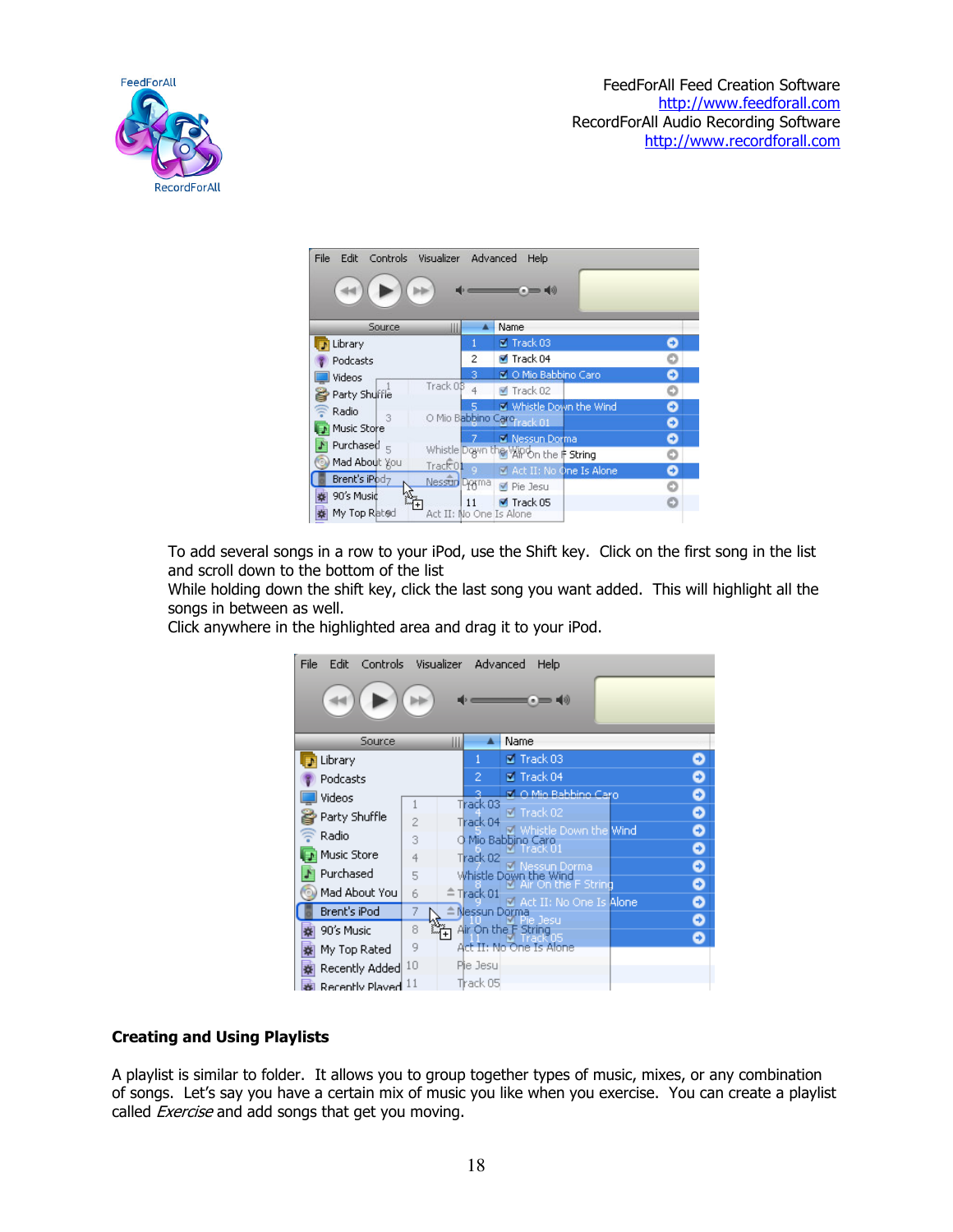

To create a playlist, click on the *Create a Playlist* button at the bottom left side of iTunes. (It looks like a plus sign  $\Box$ .) Or you can choose *New Playlist* from the top of the File menu. This will give you a blank playlist in your Source menu.

# untitled playlist

Type in the name of the new playlist and press enter. iTunes automatically alphabetizes your playlists for you. To change the name of your playlist, double click on it and type in the new name.

To add songs to your playlist, click and drag the titles over the playlist and drop them in. You can drag more than one song at a time using the Ctrl key or the Shift key as was demonstrated in *Updating Your* Music Manually.

The playlist will automatically update on your iPod the next time you hook it up to the computer (unless you chose to update your iPod manually). The new playlist will automatically show up on your iPod when you choose playlists from the Music menu.

To listen, select the playlist and press play. It will now only play the songs in this playlist. If you want to have the playlist repeat over and over, choose Repeat from the Settings menu and update it to All.

# Storing Photos on Your iPod

One of the benefits of owning a Nano instead of the Shuffle is the capability to store and view photos. If you are using a PC, create a new iPod photo folder on your desktop to store all the photos you plan to update to your iPod.

To create this folder, right click on the *Start* button and select *Explore*. From the File menu select New, and then select *Folder*. A new folder will be created.



Type in the name of the new folder, for example iPod Photos, and press Enter. You may now add photos you have already stored on your computer. Click and drag photos from their present folders to the new folder; or, if you want to keep them in the original folder as well, you may copy and paste them.

Once you have added all the photos to your iPod folder, return into iTunes and right click on the iPod icon. Select *iPod Options* from the drop down menu.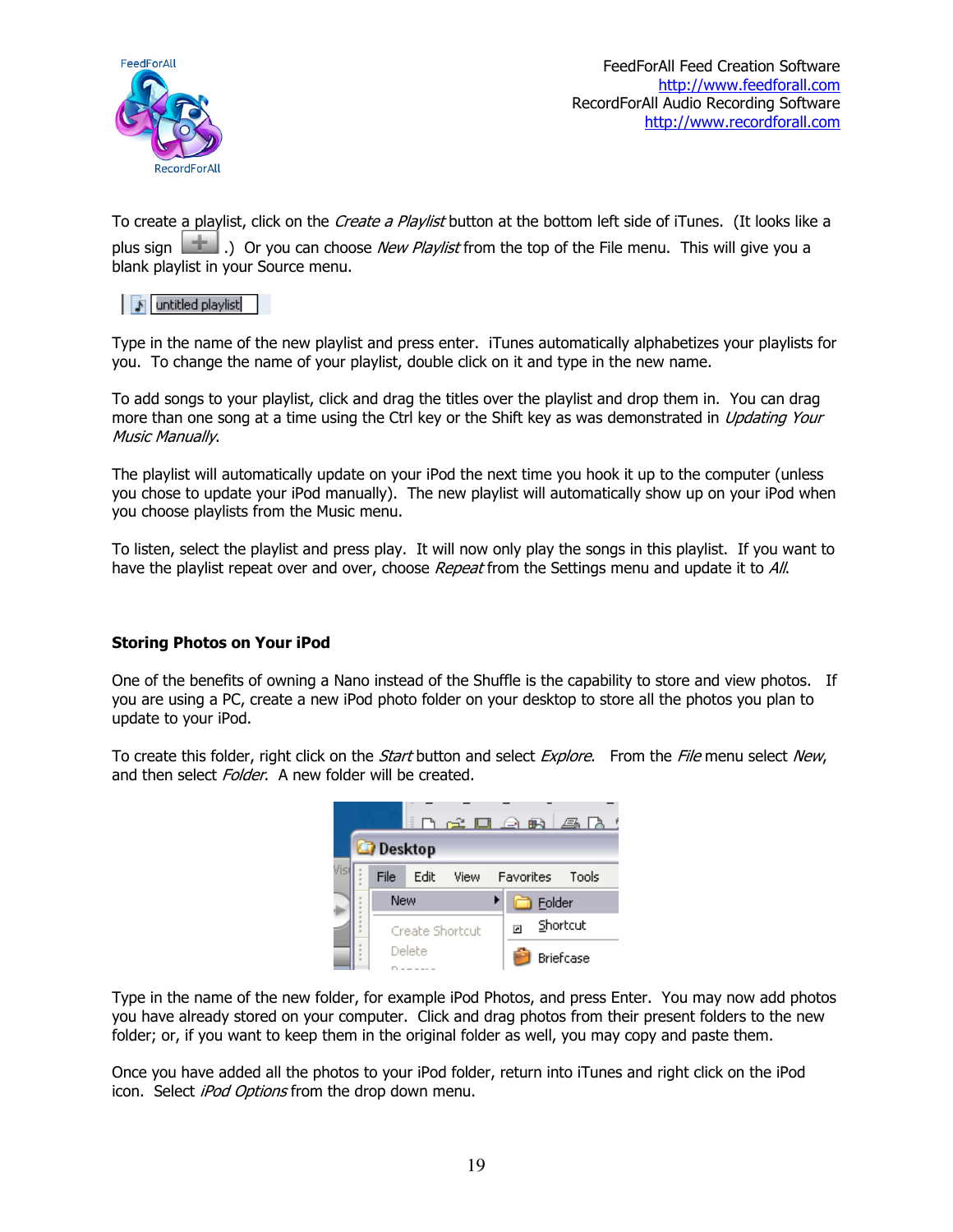

| Purcnased      |                |
|----------------|----------------|
|                | Brent's iDod   |
| 90's N         | Open           |
| My Td          | Eiect          |
| Recei<br>Recei | Update         |
|                | iPod Options   |
| Top 2<br>Everd | Reset Warnings |

From the Options menu select iPod Tab and then Photos Tab. Check Synchronize photos from and select Choose Folder from the dropdown menu. Highlight your new folder and click OK. Photos will be automatically formatted and updated to your iPod.

| <b>J</b> iTunes |      |                                    |                      |              |      |
|-----------------|------|------------------------------------|----------------------|--------------|------|
| General         | iPod | Podcasts Playback Sharing Store    |                      |              | Adva |
|                 |      |                                    |                      | Brent's iPod |      |
| <b>Music</b>    |      | Podcasts Photos Contacts Calendars |                      |              |      |
|                 |      | Synchronize photos from:           | <b>I</b> iPod Photos |              |      |
|                 |      | Copy all photos                    |                      |              |      |

# Viewing Photos on your iPod

From the main menu, scroll down to *Photos* and click on the white center button

Scroll down to Photo Library and click the white center button. This will bring up thumbnails of all stored photos

Scroll through thumbnails, selecting those you want to view by pressing the white center button, or you may use your next and previous buttons to view every photo.

### To View a Slideshow

From the *Photos* menu select Slideshow Options Manually set up each option and press the menu button to return to the previous screen Scroll to Photo Library and press play. Your slideshow will begin immediately You can pause a slideshow the same way you pause your music The screen will remain on the last photo until you choose Repeat under Slideshow Options

\*\*Note that the backlight timer will be ineffective while viewing slideshows. Remember to close the slideshow by pressing the menu button, or it will continue to play and will run down your battery very quickly.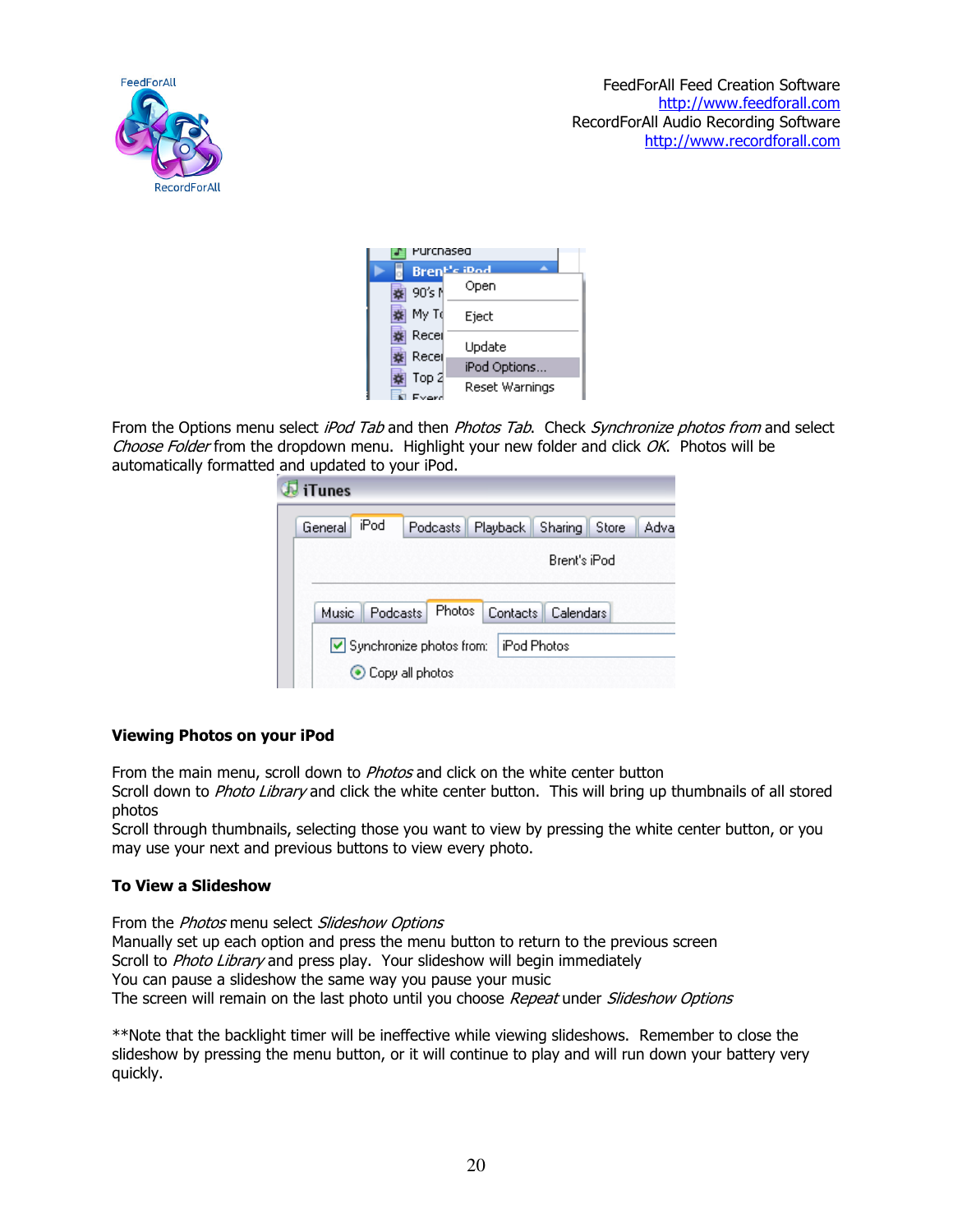

### Downloading Podcasts

iTunes has made it easy to download, listen to, and organize podcasts.

From the Music Store, search or browse Podcasts Click Get Episode to download podcasts you want

| :Name                          | Time   Artist                          | Releas Descri Price |                    |  |
|--------------------------------|----------------------------------------|---------------------|--------------------|--|
| SAAM's Opening Episode [CLEAN] | 9:37   Smithsonian America   7/1   S 8 |                     | Free (GET EPISODE) |  |
|                                |                                        |                     |                    |  |

To subscribe to a series of podcasts, click the *Subscribe* button located in the Podcasts information page



iTunes will automatically download the most recent episode and all future episodes of that podcast until you turn off your subscription.

Unless you like sorting through loads of podcasts, hold off on subscribing to numerous episodes until you learn how to manage podcasts bettter. See Managing Your Podcasts for more information.

### Listening to Podcasts

To access your podcasts select Music from the main menu, and choose Podcasts Click the podcast you want and press play You can pause the podcast at any time

### Managing Your Podcasts

Users generally subscribe to a series, not to just one individual podcast. For this reason, they can rapidly clutter your computer. To keep podcasts in check, there are a few tools iTunes provides.

Right click on the Source menu and choose iPod Options From the options screen, choose the iPod Tab (it should already be on this), and select Podcasts If you want to automatically update all podcasts each time you hook up your iPod, leave settings on Automatically Update all Podcasts

| Music   Podcasts   Photos   Contacts   Calen |  |  |
|----------------------------------------------|--|--|
| Automatically update all Podcasts            |  |  |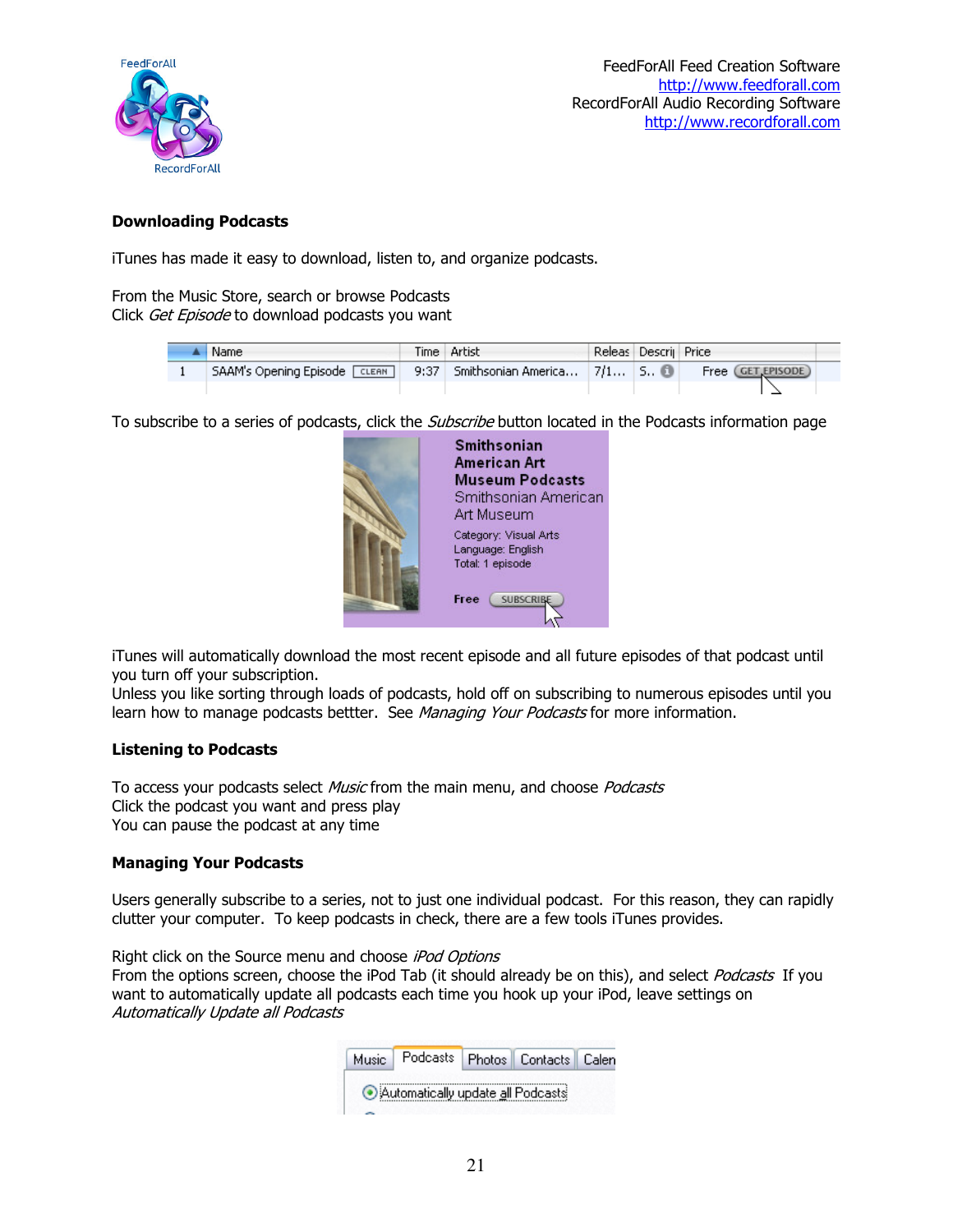

To have more control over what gets updated, click Automatically Update Selected Podcasts Only. A list of the podcasts you are subscribed to will appear

Check the podcasts you want to update automatically



You can further refine the auto update options by the following options from the dropdown box on the bottom of the options screen: All Episodes, Only Checked Episodes, Only Most Recent Episode, or Only Unplayed Episodes



If you prefer to manage your podcasts manually via the drag and drop method, choose Manually manage Podcasts. This requires you to drag an drop every episode you want on your iPod.

| Aanually manage Podcastsi |
|---------------------------|
|                           |
|                           |

### iPod Games

Your iPod comes with four basic games: Brick, Music Quiz, Parachute and of course Solitaire. iPod has recently introduced a more games that you can purchase through iTunes. To purchase games go to the iTunes store and click on iPod Games. You can buy them as a pack or individually.

### Buying Music from other Music Stores

Before purchasing my iPod I used to shop around for the best deals on various internet music stores. This was a great way to build my CD collection, but it poses a problem now because outside files are not compatible with iTunes and cannot be downloaded to the iPod. Fortunately, I have figured out a way around this. It is a bit of a hassle, so the deal has to be exceptional. This tip is useful if iTunes doesn't have the song you are looking for but another site does.

One internet music store I frequent is Walmart Music. If you try to import the music from Walmart Music to iTunes, it will look like it is going to work at first, but then you get a pop-up box that says the songs are in a WMA format and iTunes needs to convert it. Unfortunately, iTunes can't convert protected WMA files.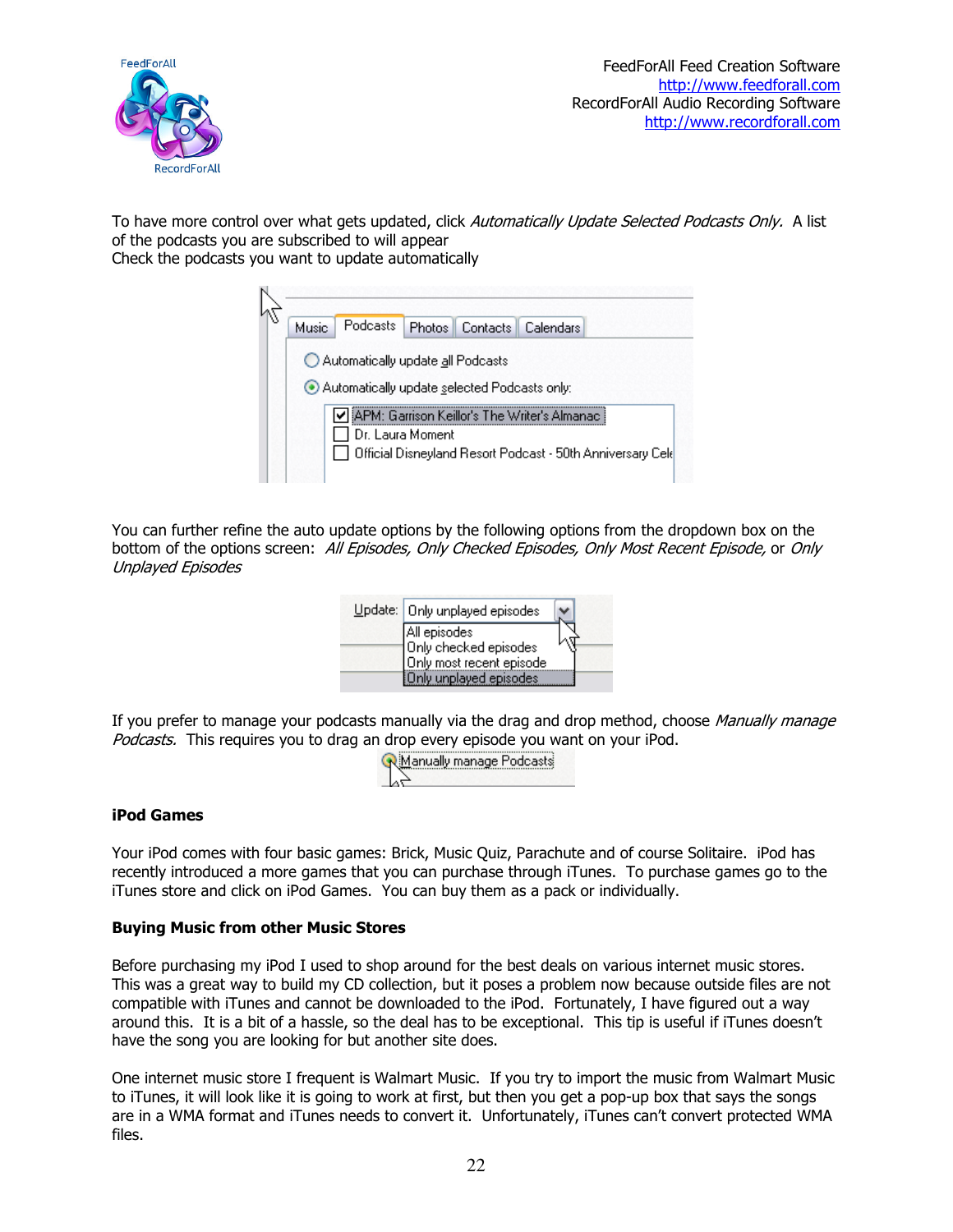

The solution is to burn your WMA files onto a CD and then rip them back into iTunes. (I used Nero software to do this, but any software for burning CDs should work.) The ripped songs show up on iTunes as Track 01, Track 02, etc. To enter track titles, right click on the track and select Get Info. Click on the Info tab and update the title and track information. Voila! You have imported WMA files into iTunes! Of course, I'm sure that once iTunes finds this out they will find some way to prevent this…

### AudioBooks and your iPod

Audiobooks can be purchased from iTunes or other audiobook stores such as Audible.com or audiobooks.com. (Both of these sites download files compatible for listening on iPods; however, be aware that not all audio bookstores are as convenient.)

To place an audiobook on your iPod from iTunes, simply purchase the book and it will update automatically the next time you plug in your iPod. (If you update manually you must click and drag each book onto your iPod.) Note that there is a separate category for audiobooks in the iPod menu. From the main menu choose Music and scroll down to Audiobooks. A list of your purchased books will appear. Select a book and start listening. Press pause to end your session. At your next session your iPod will start you at the place you left off.

You can adjust the speed at which your audiobook plays. Go to *Settings*, and then *Audiobooks*. You may choose between Slower, Normal or Faster.

### Caring for Your iPod

To extend the life of your battery and keep your iPod in good working condition follow the instructions given in *Increasing the Life of Your Battery*. Use common sense in handling your unit. Do not drop or toss it at hard objects, or step on it. iPods operate best if kept at room temperature, although they function normally at temperatures between 32°F to 95°F. If your unit has been left out in the cold, give it a chance to warm up before turning it on. Never leave your iPod in a hot car or in direct sunlight, as high temperatures can cause irreversable damage.

### Keeping Your iPod Up to Date

Apple provides regular updates for your iPod, making new features available or improving current features. In order to keep your iPod up-to-date, download the iPod Updater from the Apple website at:

### http://www.apple.com/ipod/download/

This software gives you the option to restore your iPod to your original condition. Be aware, however, that this function deletes everything from your iPod, so make sure you have backed up all music, podcasts, audiobooks and photos you wish to save.

Once you have downloaded the iPod Updater software, you can then run it to update your iPod to the most recent version. When the software has updated your iPod, you are all set and should be good to go.

To check what version of software your iPod currently has, go to the Settings menu from the main menu and then click on *About*. This gives you the version you currently have. I only purchased my iPod a few months ago and my version was already out of date, so it is good to use the iPod Updater on a regular basis.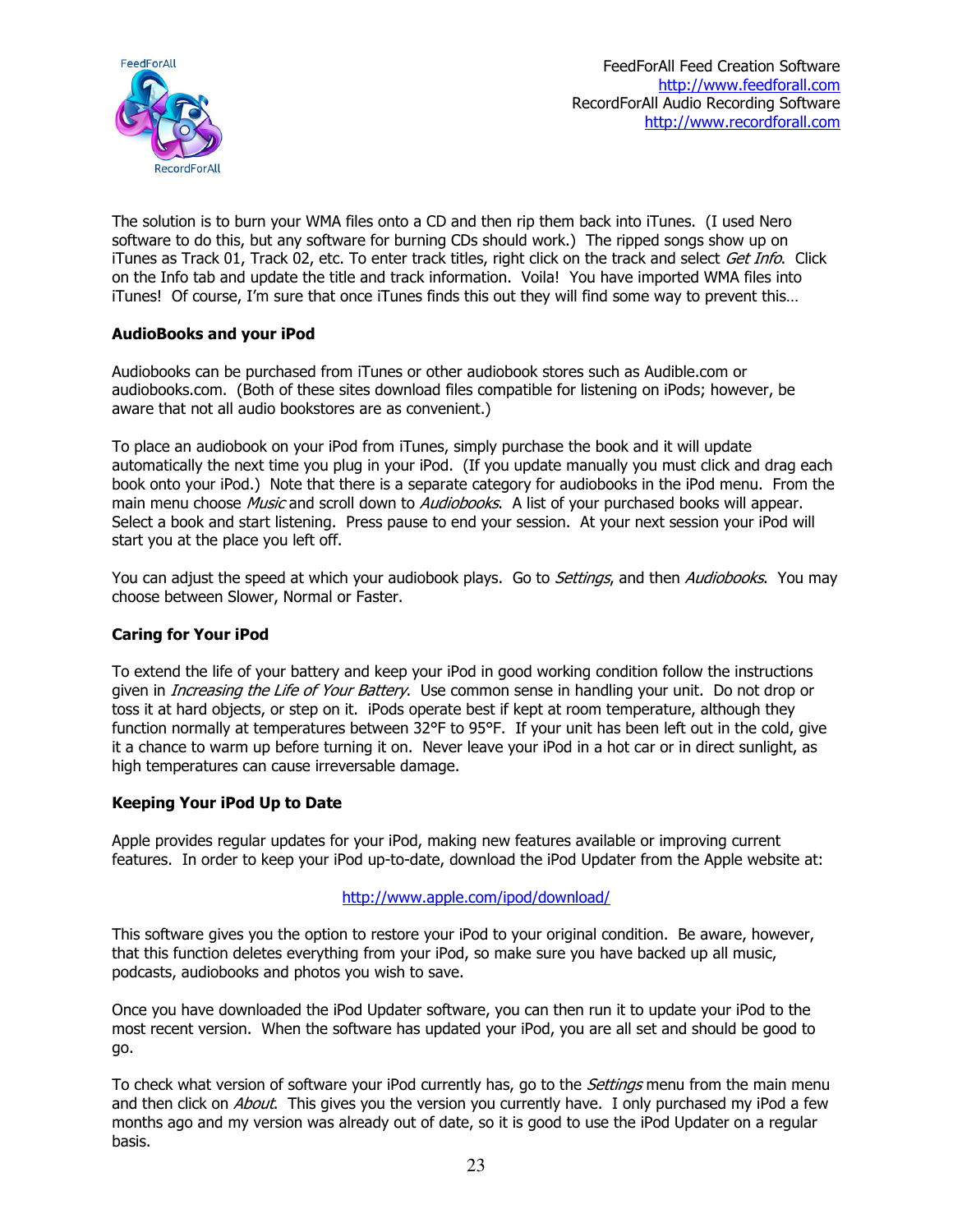



# **Troubleshooting**

Now that your iPod is up and running, you will never have another problem, right? Not always…judging from the extensive support section on the Apple website, it is clear that there are times when iPod doesn't work exactly as hoped for. I advise you to search the web or visit the Apple Support Page for troubleshooting articles.

One problem I ran into is that the iPod screen continued flashing Do Not Disconnect after iTunes had finished its update. If you choose to update your iPod manually, it doesn't automatically eject itself when the update is finished. You must manually eject or you will continue to get the Do Not Disconnect screen. To disconnect, go into iTunes and right click on iPod and select Eject. Your screen should return to normal again.

| Open           |  |  |  |
|----------------|--|--|--|
|                |  |  |  |
| Eject          |  |  |  |
| Update         |  |  |  |
| iPod Options   |  |  |  |
| Reset Warnings |  |  |  |
|                |  |  |  |

Most problems that you have with your iPod can be solved by following the five R's:

 Reset Retry Restart Reinstall Restore

\*\*The last option should only be done if you have tried everything else, and you have backed up all your music, photos, podcasts and audiobooks. Once you Restore, all files will be erased from your iPod and you will have to start again updating its content.

Updating the Calendar, Notes and Contacts on your iPod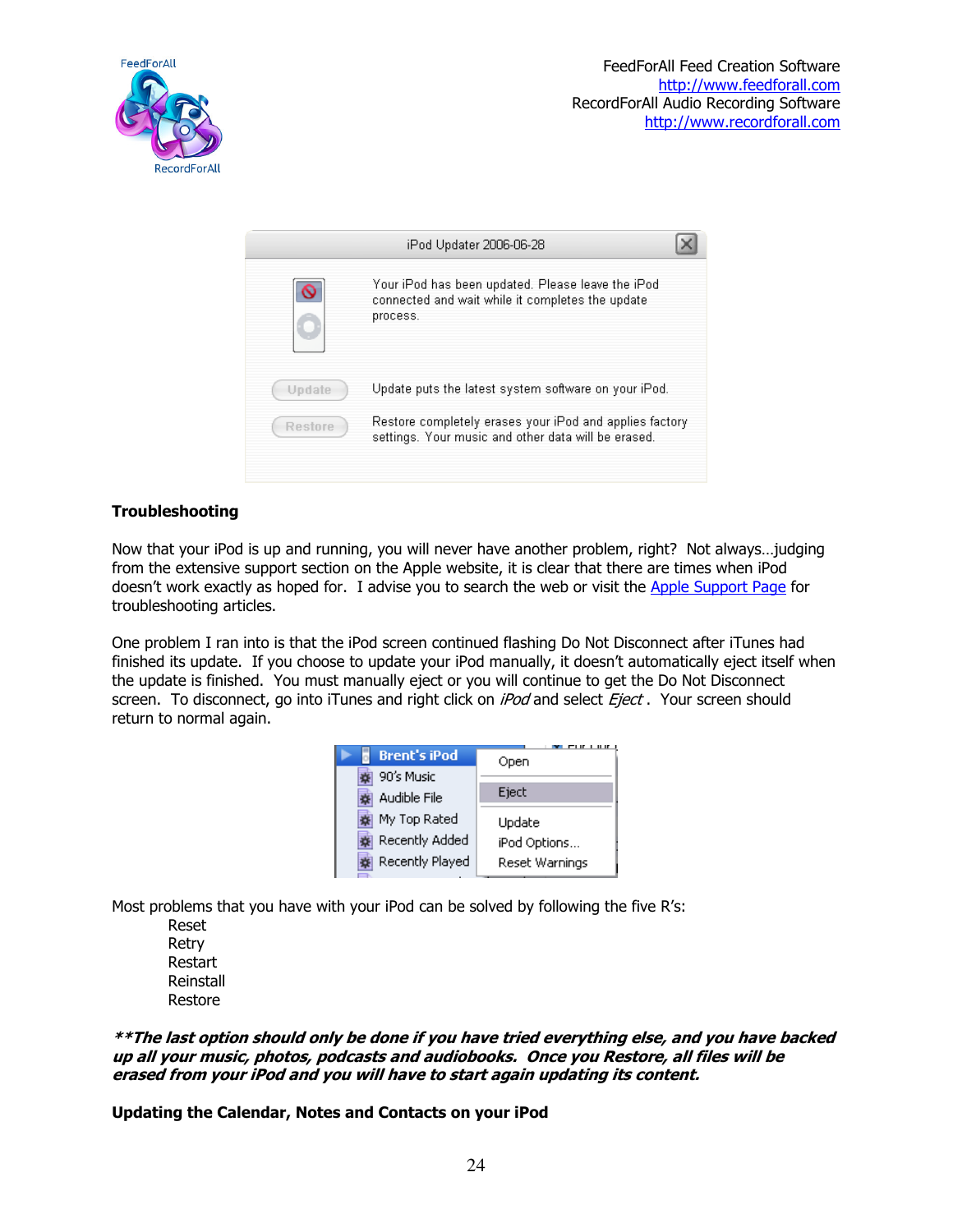

The extra features on the iPod are useful if you regularly use Microsoft Outlook or Outlook Express. You can update your calendar, notes and contacts from Outlook or Outlook Express to your iPod each time you hook it up. (I have heard that Palm Desktop software also works with your iPod, but since I don't use a Palm, I can't give any details on this. I imagine that any software that is compatible with the iPod will show up in the drop down box in the preferences screen when setting up your iPod contacts or calendar.)

# Updating Contacts

You can choose to have all of your contacts update manually or select only certain groups to update each time you sync. For details on how to view your contacts once you have updated them, see Viewing and Updating contacts.

To update contacts from Outlook or Outlook Express, plug your iPod into your computer Choose *Preferences* from the File menu Click on the iPod tab and then click on the Contacts tab Check the box that says Synchronize contacts from Select Outlook or Outlook Express from the drop down box Click Apply

If you are using Outlook Express, this is all you have to do. If you are using Outlook, there are a few more steps to take.

For Outlook users:

A dialog box will appear letting you know that a program (iTunes) is trying to access data from Outlook Put a check in the Allow access for box and then choose a time limit from the menu Click Yes to close the dialog box Click OK to close iTunes preferences and start the sync process You will need to update this dialog box each time you plug in your iPod

# Updating the Notes

Updating the notes on the iPod can only be done through your computer, you cannot enter a note through your iPod. To enter a note:

Type your note or information into whatever word processing program you prefer, Word, WordPerfect, WordPad, etc.

Save it as a .txt file in whatever folder you choose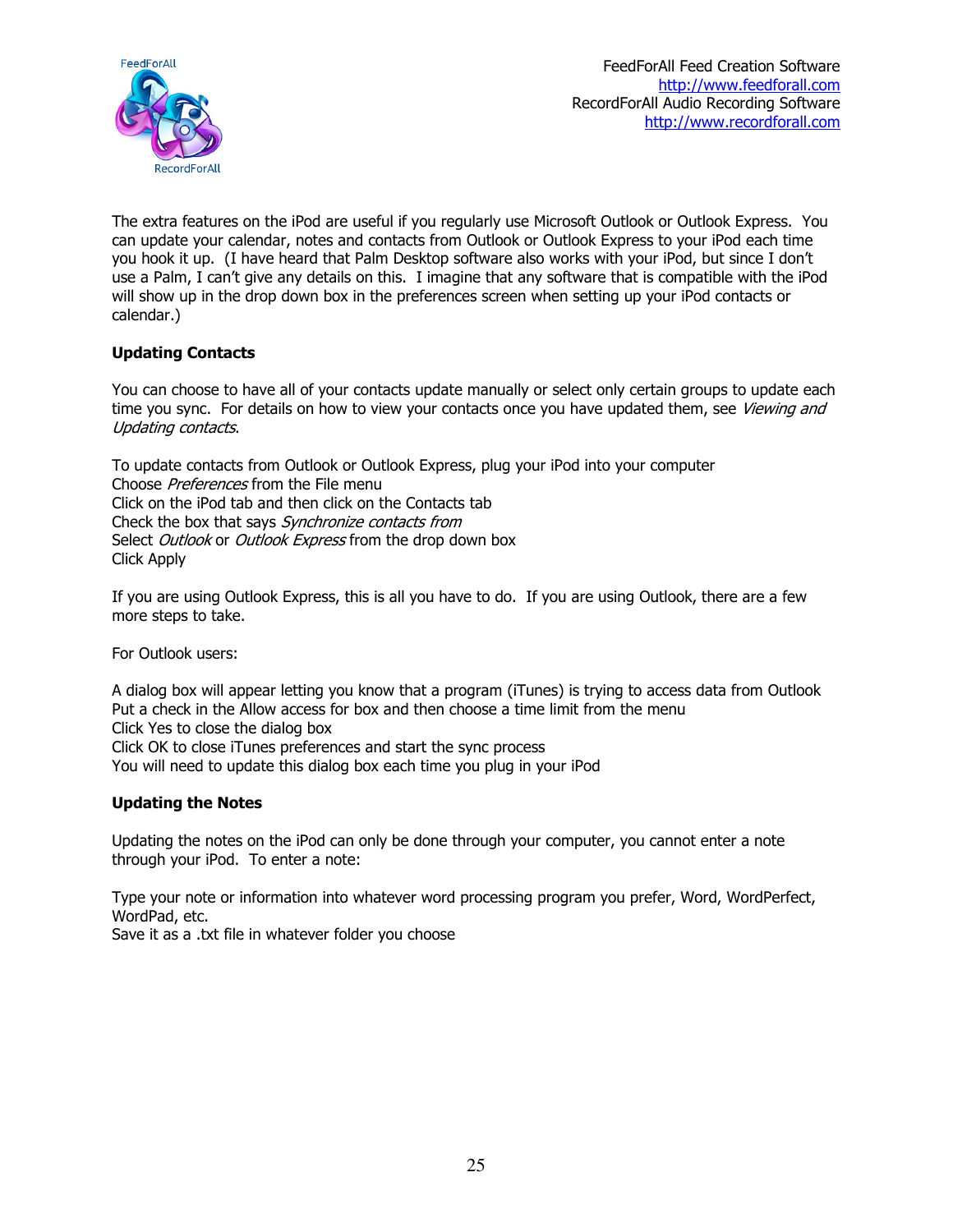FeedForAll Feed Creation Software http://www.feedforall.com RecordForAll Audio Recording Software http://www.recordforall.com





With iTunes open, use Windows Explorer (Right click on the start menu and chose Explore) to find your document and then click and drag that file over top of the iPod icon in iTunes.